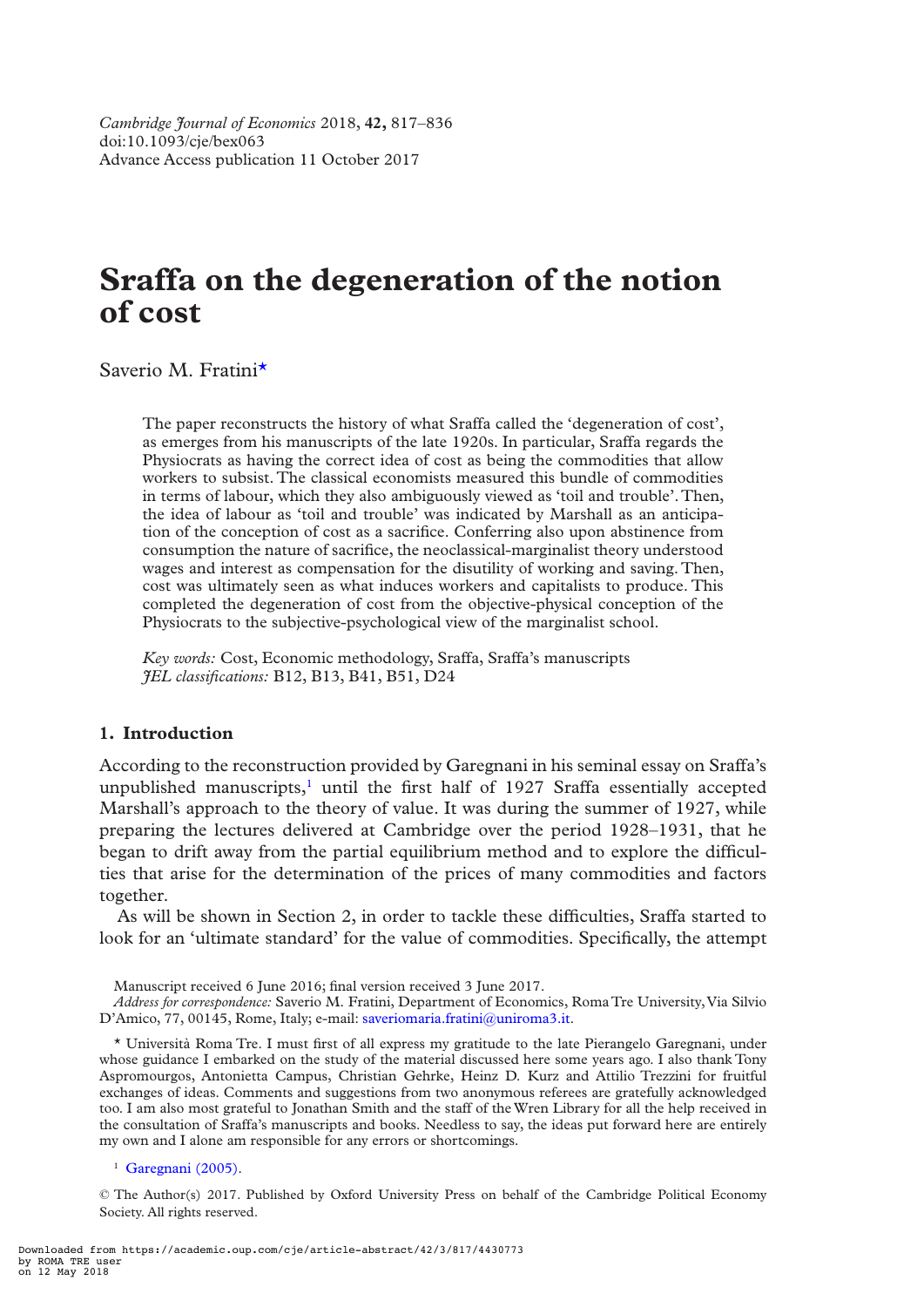was to refer to one of the two standards discussed by Marshall, namely the real cost, but conceiving it in terms of commodities, as a 'physical real cost', $2$  rather than in terms of 'efforts and sacrifices' (disutility), as instead Marshall did.<sup>3</sup>

Bearing in mind that cost must be conceived as the commodities necessary to enable production, Sraffa discovered that Petty and the Physiocrats had this 'right notion of cost', which he then called 'physical cost'. This discovery led him, during the period from autumn 1927 to spring 1928, to undertake the reconstruction of the history of the 'degeneration of cost' from the initial 'right' conception to those of Marshall and the modern authors, $4$  highlighting the fundamental steps of this path.<sup>5</sup> Sraffa wrote as follows in a well-known manuscript:

Evolution of concept of cost.

It was only Petty & the Physiocrats who had the right notion of cost as 'the loaf of bread'. Then somebody started measuring it in labour, as every day's labour requires the same amount of food.

Then they proceeded to regard cost as actually an amount of labour. Then A. Smith interpreted labour as 'the toil and trouble' which is the 'real cost' (Ricardo, p. 10, 15 n) $^6$  and the 'hardship'.

Then this was by Ricardo brought back to labour, but not far back enough, and Marx went only as back as Ricardo.

Then Senior invented Abstinence, and Cairnes unified all the costs (work, abstinence & risk) as sacrifice.

Now Davenport, Cassell, Henderson, have carried it a step further, the last step in the wrong direction. (D3/12/4:4)

And, following Sraffa, this is the story we shall try to tell in Sections 3, 4, 5 and 6.

Moreover, Section 7 will be devoted to Sraffa's comparison between the notion of physical cost and that adopted by the neoclassical theory, which he named 'psychic cost'. Furthermore, some of the reasons leading the degeneration from the former conception to the latter will be considered in Section 8.

<sup>2</sup> The list of papers in which it is claimed that 'between 1927 and 1928 Sraffa introduced, or at least went much more deeply into, the notion of "physical real cost"' (de Vivo, 2001, p. 158) includes de Vivo (2001), Garegnani (2004, 2005), Kurz (1998, 2003 and 2006), Kurz and Salvadori (2005a and 2005b), Marcuzzo (2001) and Pasinetti (2001).

<sup>3</sup> According to Marshall:

The exertions of all the different kinds of labour that are directly or indirectly involved in making it; together with the abstinences or rather the waitings required for saving the capital used in making it: all these efforts and sacrifices together will be called the *real cost of production* of the commodity. The sums of money that have to be paid for these efforts and sacrifices will be called either its *money cost of production*, or, for shortness, its *expenses of production*; they are the prices which have to be paid in order to call forth an adequate supply of the efforts and waitings that are required for making it; or, in other words, they are its supply price. (Marshall, 1920, p. 339, V, iii, 2, emphasis original)

<sup>4</sup> The adjective 'neoclassical', used today with reference to the supply-and-demand approach to value and distribution, never appears in Sraffa's writings of the period considered here, where expressions like 'marginal-subjective doctrine' or simply 'Economics' are used to denote the approach developed by Jevons, Marshall and the other founders of the modern theory. In particular, Sraffa distinguishes three different schools corresponding to three different stages or periods in  $D3/12/4:10:$  i) 'Classical Political Economy ... from Petty to Ricardo'; ii) 'Vulgar Political Economy … from Malthus to {John} Stuart Mill'; and iii) 'Economics … since Jevons & Co {i.e. Menger and Walras} and Marshall'. On Sraffa's division of the various school of thought, see also Martins (2014, pp. 16, 17).

<sup>5</sup> This reconstruction was then also used by Sraffa in his lectures. Cf. Signorino (2005, pp. 372–76).

<sup>6</sup> The page numbers refer to Ricardo (1888).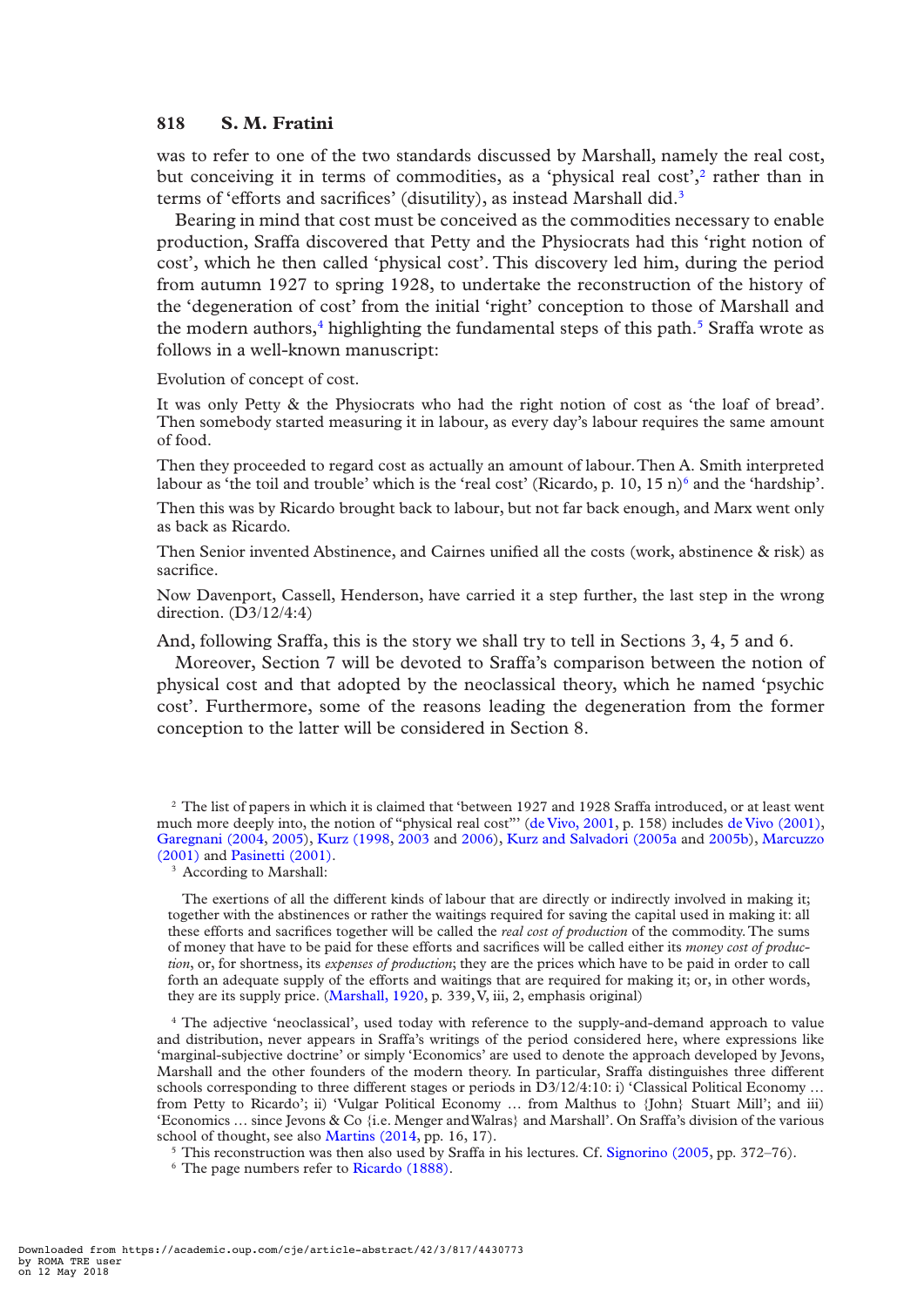Finally, the paper is based on the analysis which emerges from Sraffa's manuscripts referable to the period from summer 1927 to the end of 1928.7 Some of these manuscripts have been quoted and discussed repeatedly in various essays, $\delta$  we believe nonetheless that the picture we shall outline here by means of them can present elements of novelty.

#### **2. The conception of physical cost**

In order to reconstruct the path which led Sraffa toward the conception of physical cost, we must start from Marshall's partial equilibrium approach to the theory of value, which was at the basis of Sraffa's analysis in his articles of 1925 and 1926.

It is a fact that the demand-and-supply apparatus was presented by Marshall (see in particular, Marshall, 1920, Appendix I) as an attempt to rehabilitate Ricardo's ideas about the role of the cost of production in the theory of value. These were severely criticized by Jevons, who maintained that 'value depends entirely upon marginal utility' (Jevons, 1888, p. 1). According to Marshall  $(1920, p. 817)$ :<sup>9</sup>

This [Jevons'] statement seems to be no less one-sided and fragmentary, and much more misleading, than that into which Ricardo often glided with careless brevity, as to the dependence of value on cost of production; but which he never regarded as more than a part of a larger doctrine, the rest of which he had tried to explain.

In Marshall's theory, the 'cost of production principle' and the 'final utility principle' are regarded as component parts of 'one all-ruling law of supply and demand'.10 For every possible given quantity of a commodity, the cost of production and the marginal utility have their money counterpart, respectively, in the supply price (or the expenses of production) and the demand price. It is only via their equality that the value of that commodity is determined, together with its equilibrium quantity.

Moreover, as Marshall had explicitly claimed (1920, p. 463, V, xiii, 2), 'the normal price of a commodity which obeys the law of constant return is determined absolutely by its expenses of production: demand has no influence in the matter beyond this, that the thing will not be produced at all unless there is some demand for it at this fixed price'. Therefore, since constant returns to scale—or constant average costs had to be assumed in order to avoid the problems Sraffa himself had highlighted in his articles, the cost of production appeared, in this framework, to be the only determinant of commodity prices.<sup>11</sup>

It was with this theory in mind that Sraffa started preparing the lectures he would then deliver at Cambridge over the period 1928–1931. We refer here to the group of manuscripts called *pre-lectures* and referable to the summer of 1927 (folder D3/12/3).

<sup>7</sup> While most of the documents considered here are not individually dated, there is nearly always a reference to a period of time (months, seasons or university terms and the year) on the folder.

<sup>8</sup> Some of these essays are listed in footnote 2. For brevity, hereafter we shall not specify for each document whether or not it has already been quoted in other papers.

<sup>9</sup> For a discussion of Marshall's critical assessment of Jevons' standpoint, cf. also Martins (2014, pp. 23–25).

<sup>&</sup>lt;sup>10</sup> 'The "cost of production principle" and the "final utility" principle are undoubtedly component parts of the one all-ruling law of supply and demand; each may be compared to one blade of a pair of scissors. When one blade is held still, and the cutting is effected by moving the other, we may say with careless brevity that the cutting is done by the second; but the statement is not one to be made formally, and defended deliberately' (Marshall, 1920, p. 820, App. I, 3).

<sup>&</sup>lt;sup>11</sup> Cf. Sraffa (1926, p. 541).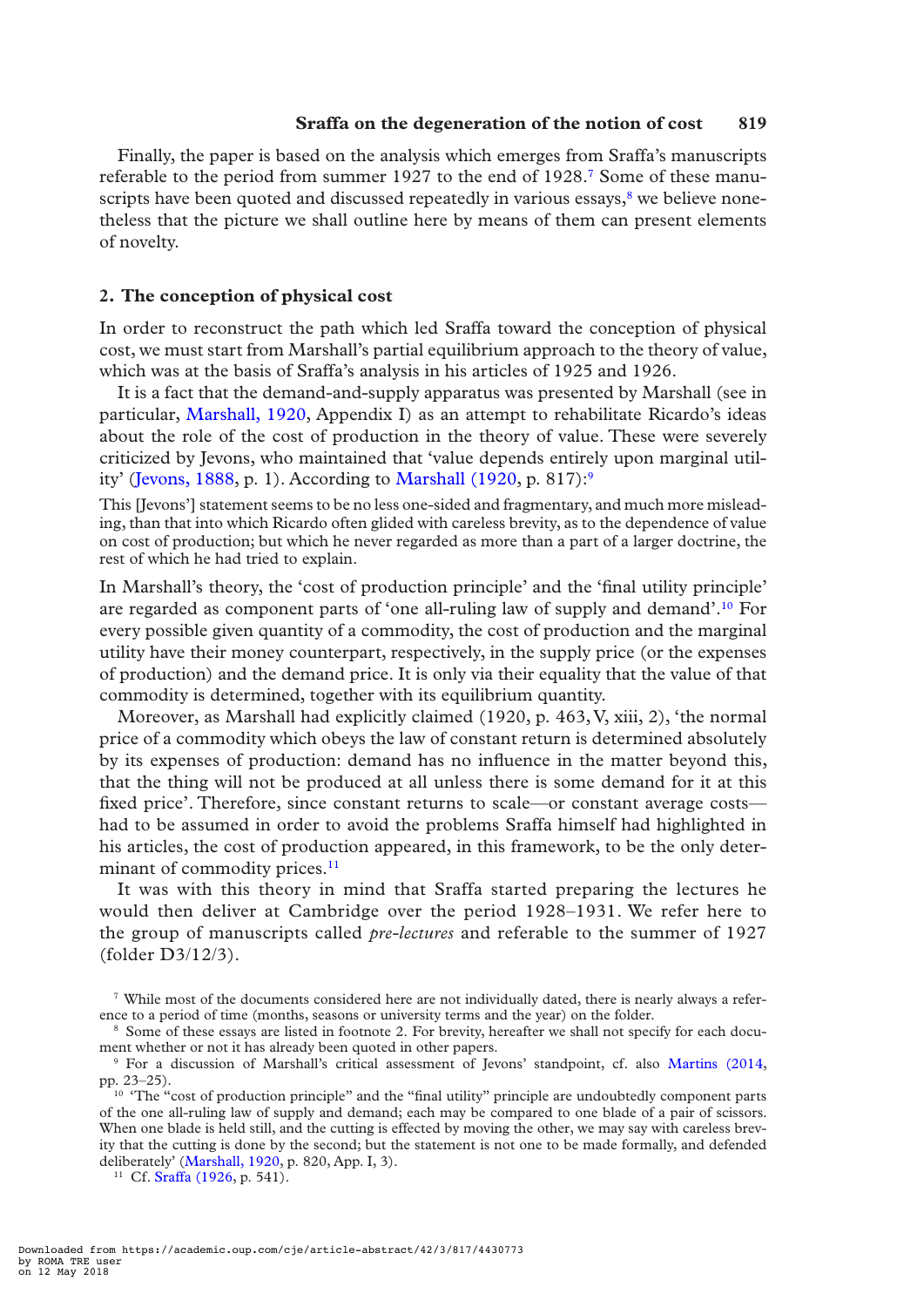Sraffa's article of 1926 mentions the need, if the available quantity of one or more factors of production is regarded as constant, 'to extend the field of investigation so as to examine the conditions of simultaneous equilibrium in numerous industries'  $(p. 541)$ , even though he saw the difficulties due to the complexity of this approach. However, it was precisely in preparing the lectures that Sraffa became fully aware that the reasoning leading to the determination of commodity prices by their expenses of production 'is legitimate only in respect of one commodity at a time: we could of course apply it in succession to each of the other commodities … but not to all or several commodities at the same time', as he wrote in the manuscript below:

We shall mainly be concerned with the study of the causes of the determination of the price of an individual commodity, considered separately from all the others; we shall assume that all prices and quantities of other commodities are constant (i.e. not affected by variations of our own), and regard them as data of our problem.<sup>12</sup> We shall therefore take into consideration only demand prices and expenses of production, without regard of the utilities and real costs which may be behind them.<sup>13</sup> It would not be legitimate, under the given hypotheses, to follow a different course: in fact, the only way of measuring the utilities of our commodity, is to observe the amount of money sacrifice that each successive dose is able to call forth and, being a very specialised commodity, the slope of the demand curve for it will be chiefly determined by the prices of substitutes (at fixed prices) and by their efficiency in giving utility, and only to a negligible extent by its «absolute utility»:<sup>14</sup> and we shall not be able to go behind the prices of substitutes to find out their utility, as, ex hypothesis, we cannot make vary their consumption.15

On the other hand, cost of production would be only the loss of remuneration {of production factors} involved in not using them (at fixed remuneration) in the other industries, which would, ex hypothesi, be willing to take any amount of them at fixed prices. $16$ 

But this method of reasoning is legitimate only in respect of one commodity at a time: we could of course apply it in succession to each of the other commodities (so far as they can reasonably be brought within such hypotheses: not, e.g., corn) but not to all or several commodities at the same time.

We can therefore go without a conception of ultimate standard of value: our standard is—the value of other commodities: and this can be done, and is useful so far as we want to inquire into the internal organisation of an industry and its methods of marketing.

But so soon as we want to analyse how the general equilibrium is reached—i.e. we want to analyse the interactions of one commodity upon the other, how they affect each other's conditions of production and utilities, and how the remuneration of common factors of production is determined—then an ultimate standard of value is required. We can no more refer the costs and

Thus, as Sraffa stressed, the demand for a very specific commodity such as 'basmati rice' does not depend on its 'absolute utility'. The absolute need for basmati rice can even be difficult to conceive. Human beings do not need exactly this particular kind of rice but rather nourishment, which can be provided by every sort of food.

<sup>&</sup>lt;sup>12</sup> {Sraffa's note:} We shall also assume that our commodity is only one of a great number that is produced with the same factors of production and consumed by the same consumers, so that its variations cannot appreciably affect marginal utility of money and cost of factors of production.

 $13$  {Sraffa's note:} expand according to Marshall 338–9.

<sup>&</sup>lt;sup>14</sup> Sraffa's reference to 'a very specialized commodity' in this passage appears to require at least a brief attempt at interpretation. There are several possible ways to understand commodities in economic analysis. In particular, we can refer to the different needs that consumption goods satisfy and call these goods 'clothes', 'food' or 'housing', as is typically done in first-year textbooks of microeconomics. We cannot adopt this view of commodities, however, if we want to use the partial equilibrium method, in which each sector or market must be so small as to have a negligible influence on other sectors of the economy. We cannot therefore refer in the analysis to 'clothes' or 'food' but only to specific items like 'cotton T-shirts' or 'basmati rice'.

<sup>15</sup> {Sraffa's note:} Demand curves are inter-destructive: Wicksteed.

<sup>&</sup>lt;sup>16</sup> {Sraffa's note:} expand explain why it is necessary to stick very rigidly to the hypotheses.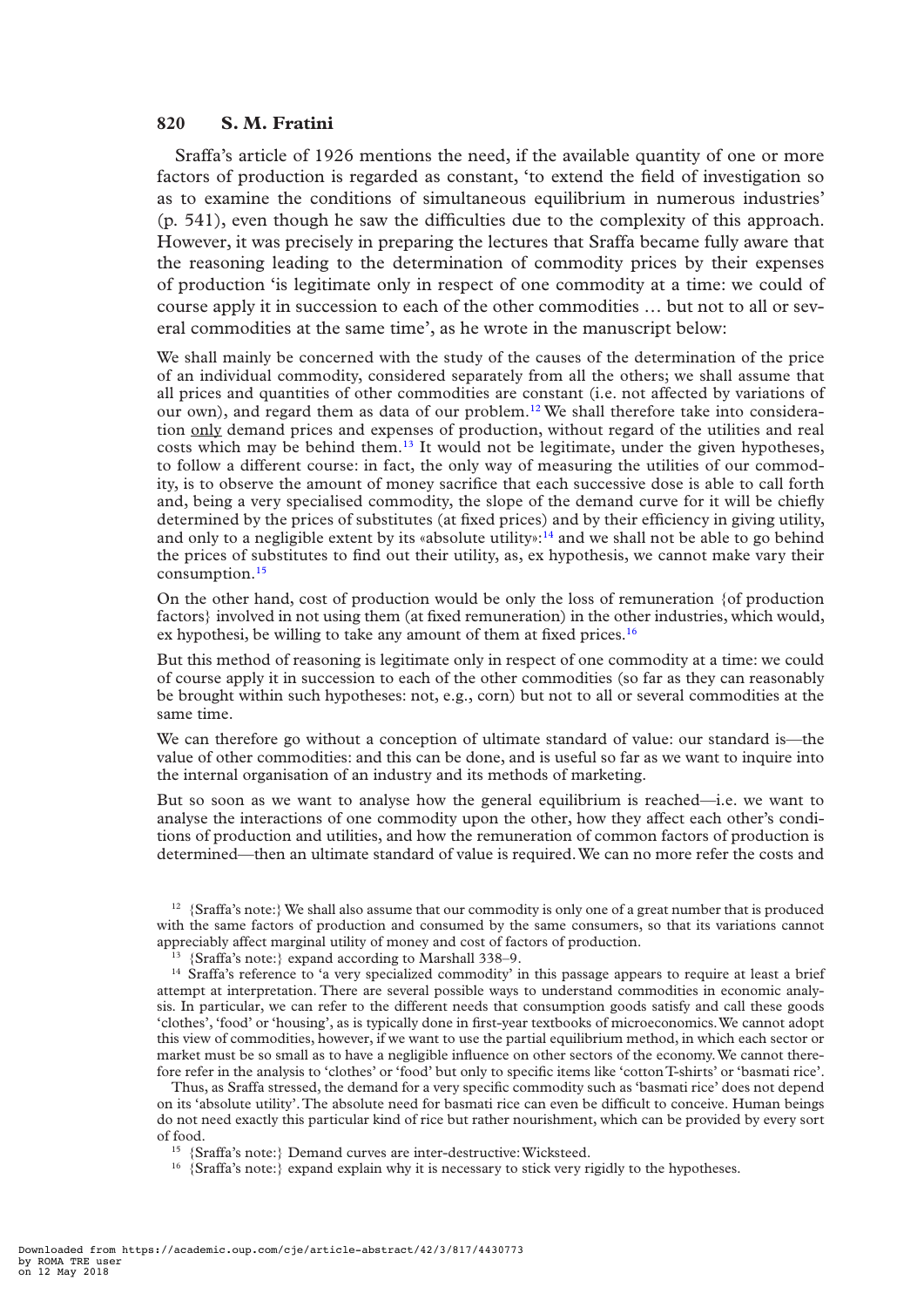utilities of one article to the costs and utilities of another one—in this case this would beg the question, and we would be reasoning in a circle.

Two standards offered: they are the same thing—words. But the intermediate is illegitimate: you cannot say where one begins and the other ends: and they are not independent. And if they were could they be measured one in terms of the other? crossing curves, Bernoulli? or Wicksteed

$$
\sum_{i=1}^{n} \frac{1}{i} \sum_{i=1}^{n} \frac{1}{i} \sum_{i=1}^{n} \frac{1}{i} \sum_{i=1}^{n} \frac{1}{i} \sum_{i=1}^{n} \frac{1}{i} \sum_{i=1}^{n} \frac{1}{i} \sum_{i=1}^{n} \frac{1}{i} \sum_{i=1}^{n} \frac{1}{i} \sum_{i=1}^{n} \frac{1}{i} \sum_{i=1}^{n} \frac{1}{i} \sum_{i=1}^{n} \frac{1}{i} \sum_{i=1}^{n} \frac{1}{i} \sum_{i=1}^{n} \frac{1}{i} \sum_{i=1}^{n} \frac{1}{i} \sum_{i=1}^{n} \frac{1}{i} \sum_{i=1}^{n} \frac{1}{i} \sum_{i=1}^{n} \frac{1}{i} \sum_{i=1}^{n} \frac{1}{i} \sum_{i=1}^{n} \frac{1}{i} \sum_{i=1}^{n} \frac{1}{i} \sum_{i=1}^{n} \frac{1}{i} \sum_{i=1}^{n} \frac{1}{i} \sum_{i=1}^{n} \frac{1}{i} \sum_{i=1}^{n} \frac{1}{i} \sum_{i=1}^{n} \frac{1}{i} \sum_{i=1}^{n} \frac{1}{i} \sum_{i=1}^{n} \frac{1}{i} \sum_{i=1}^{n} \frac{1}{i} \sum_{i=1}^{n} \frac{1}{i} \sum_{i=1}^{n} \frac{1}{i} \sum_{i=1}^{n} \frac{1}{i} \sum_{i=1}^{n} \frac{1}{i} \sum_{i=1}^{n} \frac{1}{i} \sum_{i=1}^{n} \frac{1}{i} \sum_{i=1}^{n} \frac{1}{i} \sum_{i=1}^{n} \frac{1}{i} \sum_{i=1}^{n} \frac{1}{i} \sum_{i=1}^{n} \frac{1}{i} \sum_{i=1}^{n} \frac{1}{i} \sum_{i=1}^{n} \frac{1}{i} \sum_{i=1}^{n} \frac{1}{i} \sum_{i=1}^{n} \frac{1}{i} \sum_{i=1}^{n} \frac{1}{i} \sum_{i=1}^{n} \frac{1}{i} \sum_{i=1}^{n} \frac
$$

However there is one reality in cost, i.e. labour. (Clay) (D3/12/3:37–40, emphasis in original)

Summing up, according to Sraffa, the possibility of determining commodity prices without specific reference to an 'ultimate standard of value' (utility or cost) is a consequence of the partial equilibrium approach. In that approach, in fact, the marginal utility of a commodity is actually measured by the money sacrifice which its last dose is able to call for, while its cost of production is based on the remuneration that the factors used would have received if employed in other sectors. Therefore, demand and supply prices for an individual commodity are determined on the basis of the prices of other commodities and factor remunerations, which are taken as data. But in order to determine the prices of all commodities together, Sraffa, at that time, felt the need to refer value to an ultimate standard, so as to avoid the risk of arguing in a circle, which he was worried about because of the connections among commodity prices, as well as between commodity prices and factor remunerations.17 However, in Sraffa's opinion, if the two standards Marshall considered in his analysis, namely the marginal or final utility and the real cost, are not expressed in terms of demand price and expenses of production, then they are just words. And the synthesis of the two that Marshall provided by the law of supply and demand is 'illegitimate', because supply and demand, in the general equilibrium framework, are not independent.<sup>18</sup>

Moreover, as for the ultimate standards of value discussed by marginalist authors,<sup>19</sup> and the real  $cost^{20}$  in particular, Sraffa notes that:

'la valeur réale de ces marchandises n'est que la valeur même de la matière première et de la subsistance que l'ouvrier a consommée pendant son travail'

 The second valeur is obviously misplaced and transforms the whole argument in a vicious circle. (D3/12/11:73, emphasis in original)

<sup>18</sup> The problem of the lack of independence of demand and supply curves is considered by Sraffa also in another document in the same folder:

If we assume, as it is correct in general, that in our commodity's production are used only factors in «general» use, it is clear that the conditions of supply and demand of this commodity will not (appreciably) affect the reward (price) of factors. In fact, we are considering only small changes: a small change in one of many commodities could not affect factors' price (second order). If it affected them, all prices would change, our demand curve would be modified—therefore this would mean that  $D$ {emand}  $C$ {urve} is not independent of S{upply} C{urve}, and all our static system would collapse. (D3/12/3:60)

<sup>19</sup> Cf., amongst others, Clark (1892, 1893) and Böhm-Bawerk (1894). For an in-depth reconstruction of the debate about the 'ultimate standard of value' and the role of Marshall's theory in this connection, see also Campus (2000).

<sup>20</sup> That the real cost of a commodity depends on the prices of the other products was clearly stated by Henderson, who Sraffa referred to in many manuscripts of that period. Henderson (1921, pp. 164–65)

<sup>&</sup>lt;sup>17</sup> Commenting on a passage from Quesnay's *Dialogues* quoted by Cannan (1893), Sraffa wrote:

Quesnay, quoted by Cannan, Theories, 20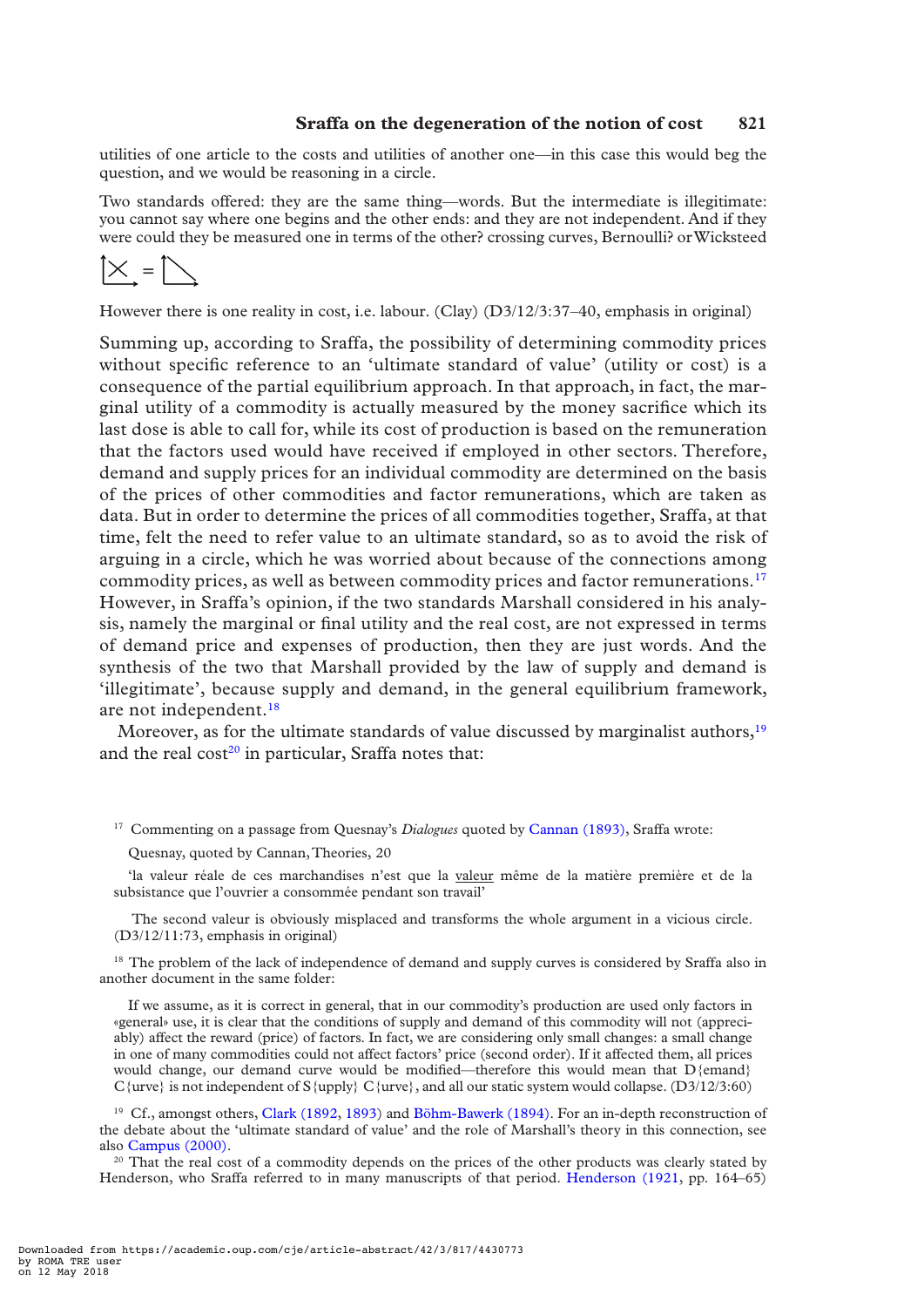All the ultimate standards we have considered up to this point are psychological: that is to say their test is the willingness of consumers or producers to make a sacrifice in order to obtain a utility—or vice versa. Real costs interpreted as disutility are thus strictly dependent upon the alternative uses to which they can be put: the more attractive such alternative uses, the greater the disutility incurred in giving them up. But this is still, it may be said, a relative, not an ultimate, conception. (D3/12/3:42, emphasis in original)

Accordingly, Sraffa began to look for a standard of value other than utility or real cost/ disutility, and started considering the possibility of a 'physical real cost', namely a sort of Marshall's real cost but expressed in terms of commodities rather than 'efforts and sacrifices', i.e. disutility. Although he believed that some difficulties could arise because of the substitutability concerning primarily the goods consumed by workers, the idea was, initially, to find a 'necessary commodity' involved in every production and in terms of which the cost of all the other commodities could be reduced. He thought that:

if commodities have substitutes, there is no more 'one' real cost composed of a series of various quantities of commodities, which don't require a common measure: so soon as there are substitutes, there is an infinite number of combinations of the different commodities, which satisfy the condition of maintaining life and efficiency of the producers.<sup>21</sup> How are we to choose between these combinations? it is of course impossible to choose between  $\log \theta$  bread +  $1/2$  kg of meat and 1/4 kg of bread + l kg of meat, unless we introduce the common measure of their value—and that would beg the question.

It should be remarked that if this difficulty (of no substitutes) were overcome and an absolutely necessary commodity found, the difficulty of reducing to a common measure the various things entering into real cost would solve by itself. In effect, would be easy to find the cost of all the other things in terms of the necessary one, and thus by going back enough in the genealogy of production (and stopping along each branch so soon as we have resolved it into our necessary commodity) we might find exactly the total amount of corn (if this were the ideal necessary commodity, which it is not) that has actually entered into the production of, say, this book, and covers entirely its cost of production, at the exclusion of any other commodity. (D3/12/3:44–45)

Moreover, referring to the *necessary commodity* to be used as 'a common measure' of 'the various things entering into real cost,' Sraffa stressed that '[t]he best measure available is the amount of various commodities that is required to support during an hour, a common average labourer' (D3/12/3:46).

This is the state in which Sraffa left the topic in the group of manuscripts called *prelectures*. 22 During the later months of the same year, he went on developing the idea of cost as a set of commodities, namely 'the means necessary to enable production to be made' (D3/12/4:7, emphasis in original), and referred to it as 'physical cost'. In particular, between the end of 1927 and the beginning of 1928, Sraffa's studies proceeded in two main directions. On the one hand, he tried, by means of examples, to find a way to determine commodity exchange values on the basis of their physical costs, i.e. their methods of production.<sup>23</sup> On the other hand, he performed a reconstruction,

maintained that the real cost of a commodity corresponds to the loss of utility which arises from the fact that a smaller quantity of the other commodities is produced and consumed in order to make the inputs available for the production of the commodity in question.

<sup>&</sup>lt;sup>21</sup> {Sraffa's note:} But in a community that produces just what is sufficient to keep it going would there not be only one combination which satisfies the above condition? it would be 'the cheapest'.

<sup>22</sup> The way in which physical real cost can be conceived is considered not only in the *pre-lectures* but also in D3/12/42:33−56. This set of manuscripts is in a folder attributed to the period 1945−1967 which, according to Garegnani, contains the notes Sraffa intended to use for a work subsequent to *Production of Commodities*.

<sup>&</sup>lt;sup>23</sup> While a discussion of Sraffa's equations lies beyond the scope of the present paper, it should be pointed out that the idea of commodity prices as depending on their real physical cost—i.e. that they 'spring directly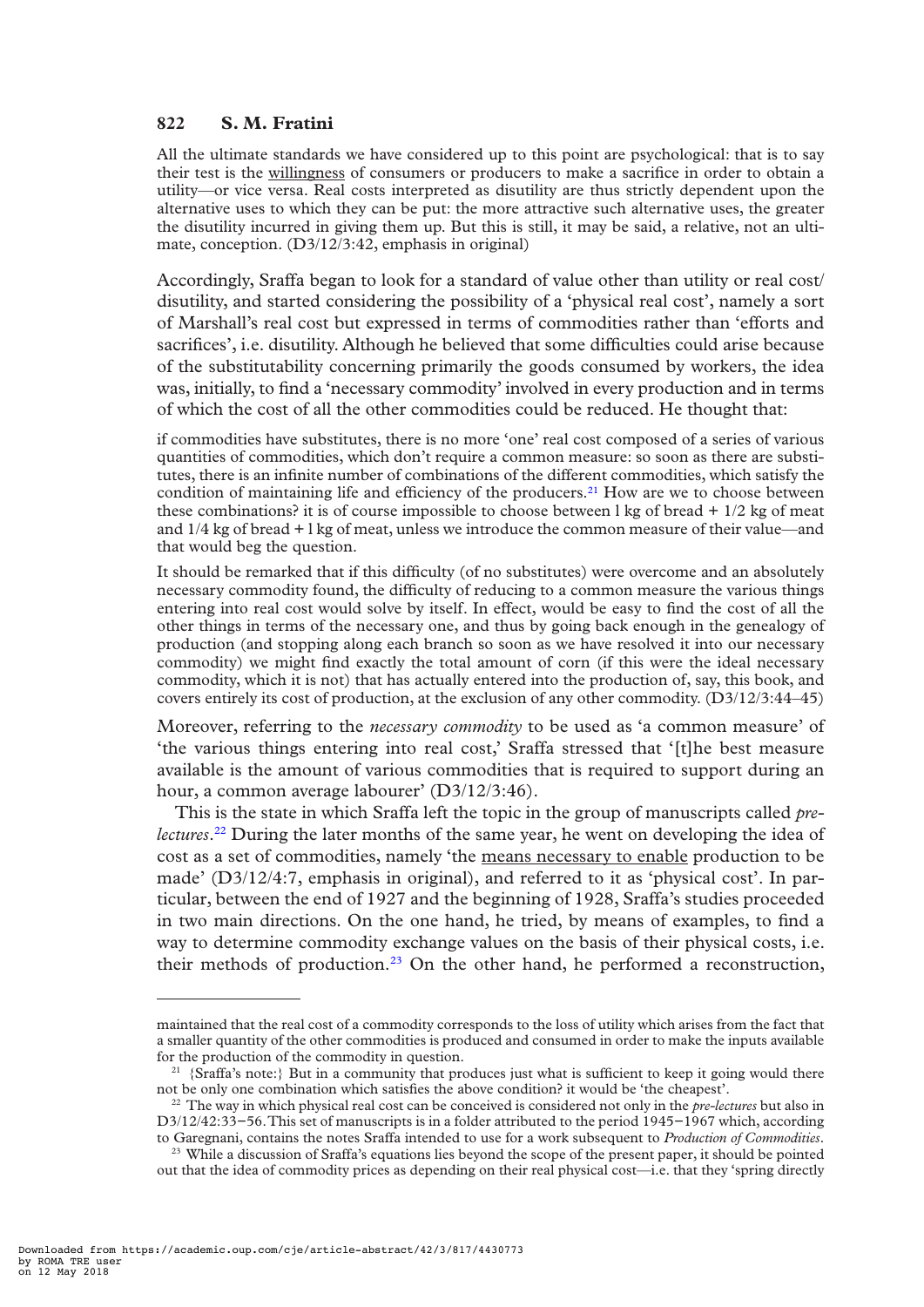both historical and analytical, of the process toward which the notion of 'physical cost', expressed in terms of the commodities which support an average labourer, that he attributed to Petty and the Physiocrats, degenerated into the modern notions of cost. The next sections will be devoted to this second direction followed by Sraffa.

# **3. From food to labour**

In the *pre-lectures*, Sraffa expressed the idea that cost consists of a set of different commodities, but if this set of commodities is not fixed due to substitutability, then it must be expressed in terms of a 'necessary commodity' and in particular in terms of the composite commodity made with what is necessary to support an average labourer for a given working time.

In these months Sraffa also discovered—probably through reading Marx's *Histoire*24 that Petty and the French Physiocrats, in their analyses, understood cost in terms of the necessaries required to support the workers. Sraffa copied the following note from Marx's *Histoire* by hand in a document of November 1927:

Petty, Pol{itical} Anat{omy} of Ireland, London 1672, p. 65

(quot $\{ed\}$  by Marx, Hist $\{oire\}$  I, 3 n.)

'C'est la nourriture journalière moyenne d'un adulte et non pas son travail journalier, qui est la mesure ordinaire de la valeur ... C'est pourquoi j'ai fixé la valeur d'une hutte irlandaise d'après le nombre des rations journalières consommées par l'ouvrier pendant la construction' e Marx commenta 'C'est bien la théorie des physiocrates'.  $(D3/12/11:88$ , emphasis in original)<sup>25</sup>

Therefore, Petty and the Physiocrats 'had the right notion of cost as "the loaf of bread"'. The process of tranformation of this notion began very early, however, with the measurement of the cost in terms of labour, instead of subsistences:

All trouble seems to have been caused by small initial errors, which have cumulated in deductions (e.g. food of worker = quantity of labour, is nearly true. Petty had foreseen the possibility of being misunderstood, cfr. Marx, Hist{oire}, vol I, p. 1. (D3/12/11:32, emphasis in original)

According to Sraffa, the classical economists knew that the cost of production (and hence the value) of each commodity depends on the amount of commodities which have been destroyed for its production, $26$  but in order to express this cost as a single

from the methods of production' (Sraffa, 1960, p. 3)—can be regarded as the starting point of a path that led Sraffa to the analysis in the first chapter of *Production of Commodities*.

<sup>24</sup> As is known, the English translation of Marx's *Theorien über den Mehrwert* was not available at that time and Sraffa studied the (1924) French edition (Marx, 1924).

 $25$  'The days food of an adult Man, at a Medium, and not the days labour, is the common measure of Value, and seems to be as regular and constant as the value of fine Silver... Wherefore I valued an Irish Gabbin at the number of days food, which the Maker spent in building of it' (Marx [1863] 1963, vol. 1, p. 362).

<sup>&</sup>lt;sup>26</sup> As for Torrens, Sraffa wrote that:

Torrens knew that the (absolute) value of the product is determined by (in fact, is) the amount of things that have been destroyed for its production. But he did not see his way through without finding a 'common measure' of them: he probably felt a repulsion to, or thought that it could not be done, to sum together quantities of heterogeneous things measured in different units. This was of course fatal: he started to "nd something common in them, upon which to base his measurement: the labour theory was ready at hand, all those things had been 'made by labour', and he therefore regarded them simply as quantities of 'accumulated labour'. The result was of course absurd. He proceeded to say that the 'exchangeable value' was determined entirely by 'the amount of capital, or quantity of accumulated labour, and not the sum of accumulated and immediate labour expended on production'. (D3/12/5:26, emphasis in original)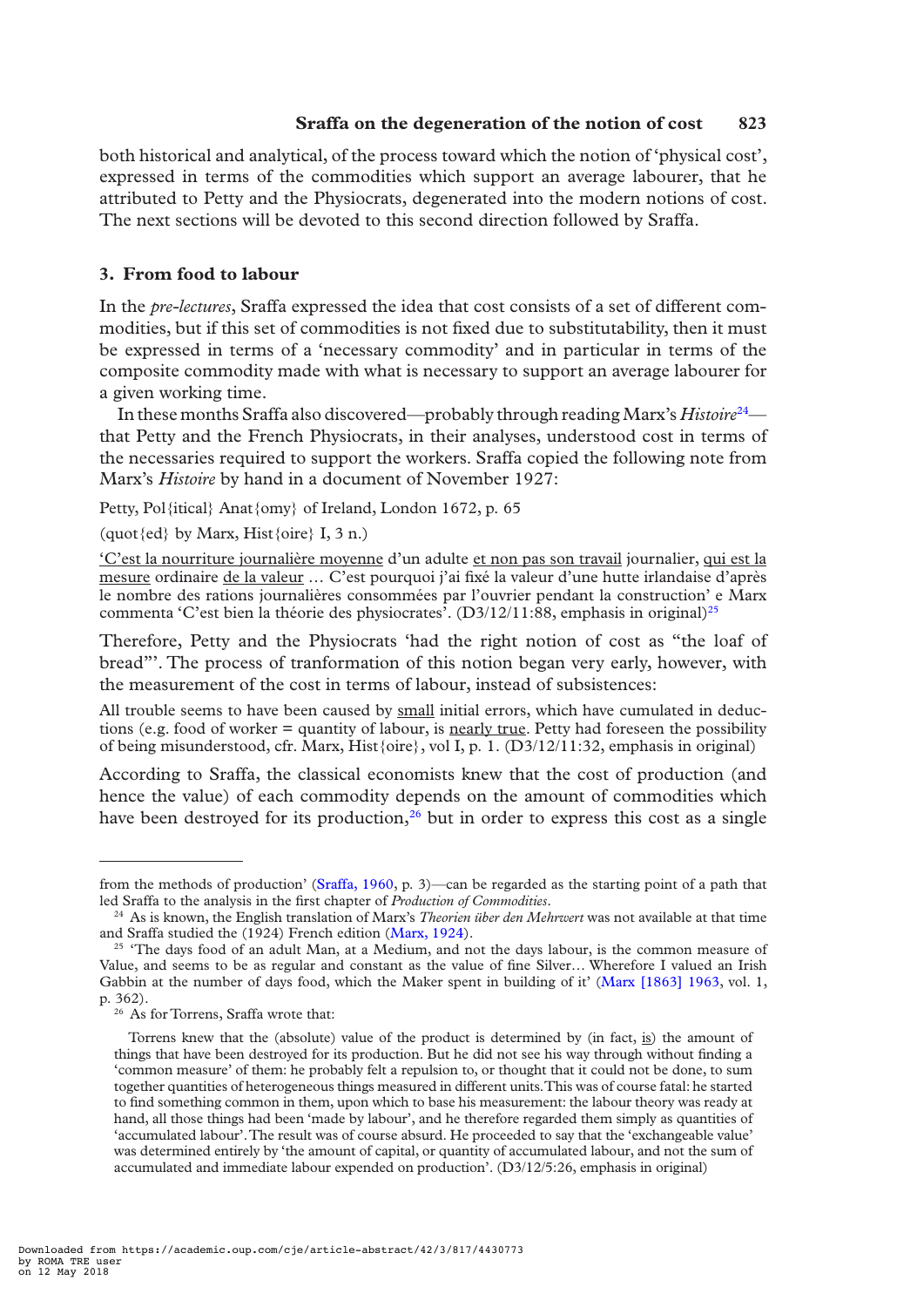magnitude they conceived it as an amount of labour. Nonetheless, the equality 'food of worker = quantity of labour' was deemed by Sraffa as 'nearly true', so that, although 'Smith, Ricardo and Marx indeed began to corrupt the old idea of cost, from food to labour', 'their notion was still near enough to be in many cases equivalent' to the idea of cost of Petty and the Physiocrats (cf. D3/12/4:2).<sup>27</sup>

Sraffa is even more explicit in a paper found in a folder of notes attributed to the period 1945–1967, $^{28}$  but probably written earlier:

### Physical real cost

This theory coincides with labour theory of cost. In effect, we cannot measure, for lack of common unit, goods which are in the cost: but ultimately, if we go back enough, all goods come to labour, and, if we want to go behind labour, we find the goods commanded by labourers: if we want to measure them, the only unit is 'quantity of goods necessary to support a labourer for one day'. This is roughly constant, and therefore we can take 'an hour of ordinary labour' as a unit. (D3/12/42:56)

The point is quite clear: the amount of food required to produce a unit of a commodity depends on the quantity of labour directly and indirectly employed to produce it and on the quantity of goods needed to support a labourer for one day.29 Since this bundle of commodities is 'roughly contant', the cost of a commodity in terms of workers' subsistences is equivalent to the quantity of labour it embodies. In other words, once the composite commodity which supports a worker for a day is defined, the cost of a certain output can be understood as a quantity of this composite commodity, which is numerically tantamount to the quantity of labour embodied in that output.

Although the quantity of labour used in order to measure the cost is equivalent to the amount of subsistences forming the physical cost, the passage from food to labour was the premise for both the confusion about the conception of labour treated in the next section, and the real degeneration of the notion of cost that occurred as a result of conceiving it as a sum of efforts and sacrifices (Section 5).

## **4. The 'mystical conception' of labour**

In Section 2, we referred to Marshall's assessment of the conflict between Jevons' standpoint, in which utility is the ultimate determinant of value, and the one according to which value depends upon the cost of production. This was, at least, Marshall's reconstruction. In fact, the position that Jevons and other marginalist authors explicitly attributed to Ricardo and Mill, and intended to disprove, was the one in which labour is regarded as the 'origin of value'. As Jevons wrote:

<sup>27</sup> A similar idea can be found in Sraffa's *lectures* (D2/4/3:35), when he wrote that:

there are in A. Smith's doctrine two distinct ways of representing cost of production: as amount of labour, of a 'toil and trouble' required for producing a commodity, or as a stock of material goods, which are used mainly for supporting that labour. The two quantities cannot of course be added together, without duplication, since they represent, not simultaneous distinct objects, but successive phases of the same quantities. But A. Smith, regarding the quantity of labour as proportional to the quantity of goods consumed for its maintenance, could for many purposes treat the two quantities as equivalent.

<sup>28</sup> See footnote 22.

<sup>29</sup> Even though this paper does not use the same argument as chapter 6 of *Production of Commodities* (the chapter in which 'prices are considered from their cost-of-production aspect', p. 34), it shows that Sraffa's idea of reducing the means of production to labour probably arose from the need to trace back to a common element the different commodities forming the cost.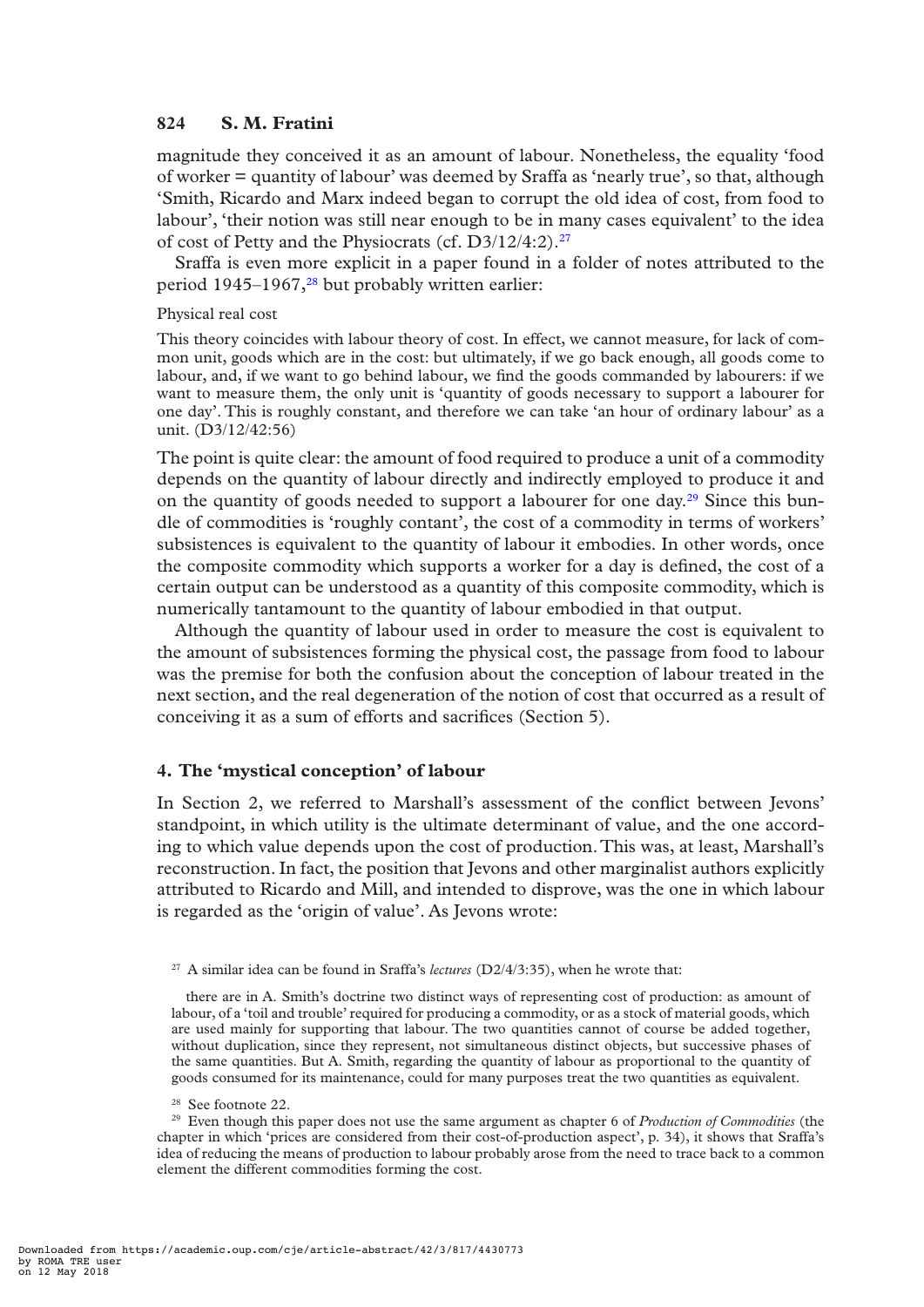Repeated reflection and inquiry have led me to the somewhat novel opinion, that *value depends entirely upon utility*. Prevailing opinions make labour rather than utility the origin of value; and there are even those who distinctly assert that labour is the cause of value. I show, on the contrary, that we have only to trace out carefully the natural laws of the variation of utility [...] in order to arrive at a satisfactory theory of exchange. (Jevons, 1888: pp. 1, 2, emphasis in original)

Therefore, the early marginalist economists, and Jevons in particular, believed that the scholars belonging to the 'Ricardo-Mill school' had asserted that labour is the origin or even the cause of value.<sup>30</sup> This distorted interpretation of the labour theory of value is actually known to be one of the arguments of the Ricardian socialists. They claimed that 'if labour produces all wealth, then labour should receive all wealth.'31 Hence, Jevons and the others who maintained that utility, and not labour, is the ultimate determinant of value intended, in this way, to contrast the socialist view. $32$ 

Coming back to Sraffa, as we saw in the previous section, he thought that the classical economists adopted labour essentially as a *measure* of the physical cost. Moreover, as will be made clear in Section 8, Sraffa was well aware that the political implications of the classical approach to distribution do not rest on the labour theory of value,  $33$  but rather on the social surplus and the possibility of its arbitrary division. However, he also recognized that in various passages the classical authors and Marx had an ambiguous position and actually referred to labour not only as the measure of cost, but also as the *cause* or the *source* of value. This was, according to Sraffa, a 'mystical' or 'metaphysical' conception of labour. Referring to Marx, he wrote:

The typical case of Marx's metaphysics is his statement that 'only human labour produces (causes) values', 'values are embodied human energy (crystallised)': there is no doubt that he attached to it some metaphysical meaning. (D3/12/4:16)

The classical economists and Marx were prompted to hold this view about labour, according to Sraffa, because conceiving the cost of commodities as commensurate with the amounts of labour employed in their production led them to regard labour as a quantity, although ''labour' is the name of the whole process of production' (D3/12/11:32). In Sraffa's words:

It is the whole process of production that must be called 'human labour', and thus causes all product and all values. Marx and Ricardo used 'labour' in two different senses: the above, and

<sup>30</sup> Actually, Ricardo referred to the labour bestowed on the production of commodities as 'the original source of exchangeable value' (Ricardo, 1951–1973, vol. 1, p. 13).

<sup>31</sup> In his analysis of the political implications of economic theory, Fetter wrote:

 Labor is the source of value (exchange value, virtually market price, as he [Ricardo] used it); labor is the cause of value; labor produces all wealth. Naturally follows the ethical and political conclusion: if labor produces all wealth then labor should receive all wealth.

This conclusion was drawn almost immediately by contemporaries of Ricardo, and while the commonplace McCulloch was striving as a faithful disciple to prove the unqualified truth of the labortheory against even the admissions of Ricardo himself, 'the Ricardian socialists' were drawing radical conclusions from it that in principle completely anticipated the later use of it by Karl Marx. (Fetter, 1923, 597–98)

Sraffa took the reference to Fetter's (1923) article from Clark's essay in Tugwell (1924). Cf. (D3/12/11:8).

<sup>32</sup> This point will be considered again in Section 8.

<sup>33</sup> Sraffa was also familiar with Marx's critique of Proudhon, who actually held that distorted view of Ricardo's theory of value. Cf. (D3/12/5:36).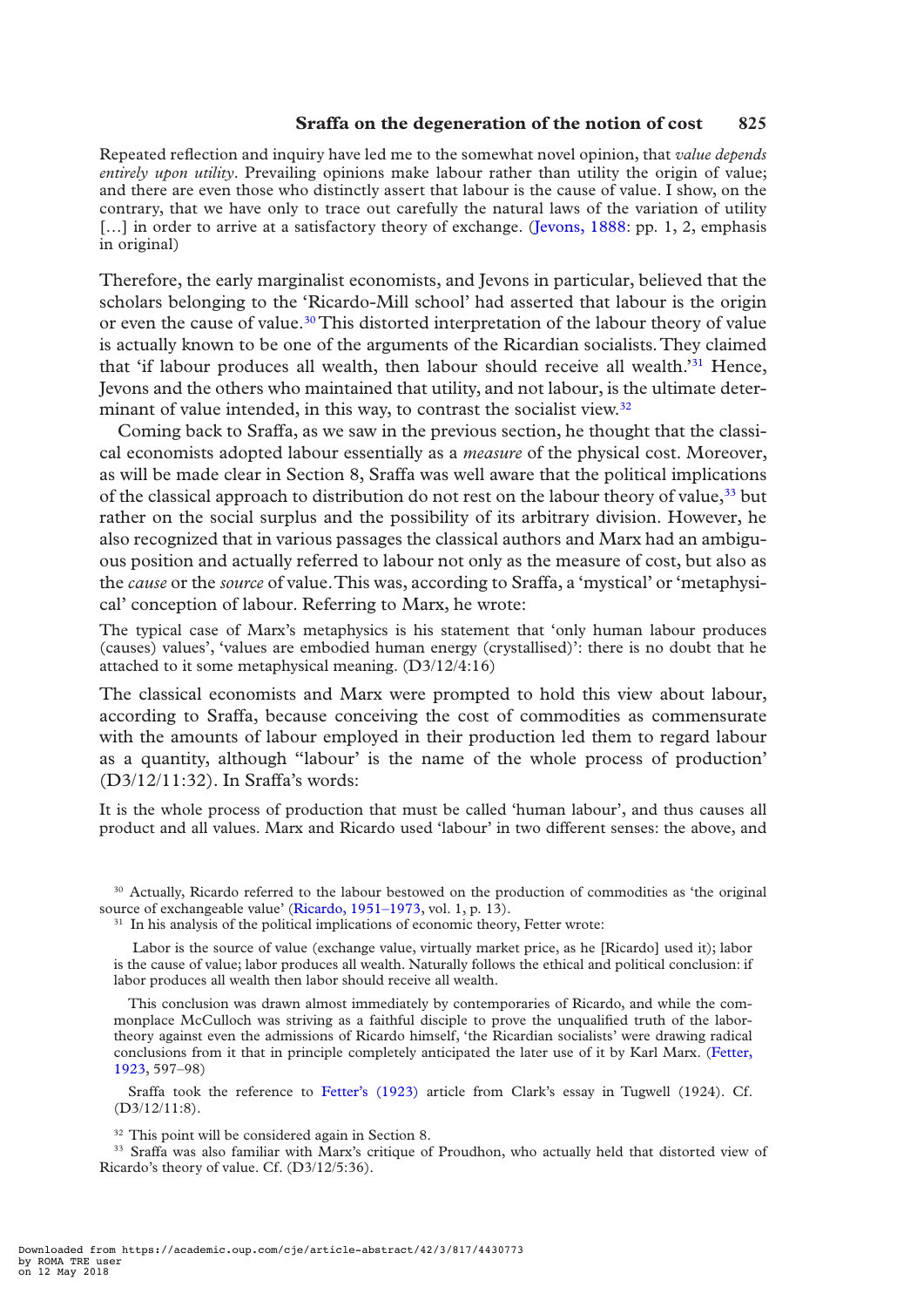that of one of the factors of production ('hours of labour' or 'quantity of labour' has a meaning only in the latter sense).

It is by confusing the two senses that they got mixed up and said that value is proportional to quantity of labour (in second sense) whereas they ought to have said that it is due to human labour (in first sense a non measurable quantity, or rather not a quantity at all).  $(D3/12/11:64)$ 

On the one hand, understood as a quantity, labour was used by the classical economists to measure the amount of food that constitutes the cost of different commodities. This was just a 'small error', if an error at all. On the other, understood as 'the whole process of production' and therefore not as a quantity, human labour is the source of wealth. The classical economists and Marx then 'got mixed-up', however, and sometimes regarded the quantity of labour not merely as the measure but also as the determinant of value.

We have seen how Sraffa considered this view as just a 'metaphysical' or 'mystical conception', as also emerges from the following manuscript of the spring of 1928:

#### 'Labour'

There appears to be no objective difference between the labour of a wage earner and that of a slave; of a slave and of a horse; of a horse and of a machine; of a machine and of an element of nature (? this does not eat)

It is a purely mystical conception that attributes to human labour a special gift of determining value. Does the capitalist entrepreneur, who is the real 'subject' of valuation and exchange, make a great difference whether he employs men or animals? Does the slave-owner?  $(D3/12/9:89)^{34}$ 

#### **5. From labour to sacri"ce**

The measurement of cost in terms of labour, although essentially equivalent to the physical cost, was nonetheless misleading. In the previous section, we referred to the 'mystical' or 'metaphysical' conception of labour deriving from the confusion between labour as a quantity and as a process. Another ambiguity was related to the way in which the classical economists understood the amount of labour. On the one hand, they used it as a measure of the necessaries given to workers—an objective quantity but on the other hand, they also regarded labour as a sacrifice.<sup>35</sup> Referring to Ricardo, Sraffa, in the summer of 1927, wrote:

Thus to Ricardo's T{heory of} V{alue}, based on amount of labour, two interpretations can be given: 1) the subjective (psycholog{ical}), disutility one, 2) the objective (physical), necessaries of existence one. He probably had not always clear in mind the distinction, but I believe that the latter is the one that underlies his T{heory of} V{alue}. (D3/12/3:47)<sup>36</sup>

Sraffa regarded Adam Smith as the source of this possible confusion, referring in particular (cf. D3/12/4:4) to the well-known passage in the *Wealth of Nations* (1976, vol.

<sup>&</sup>lt;sup>34</sup> The point expressed by Sraffa in this manuscript may be viewed in relation to Marshall's claim that 'free human beings are not brought up to their work on the same principles as a machine, a horse, or a slave' (1920, p. 504). Sraffa comments critically on this passage of Marshall's *Principles* in D3/12/7:105, which is more or less from the same period as D3/12/9:89, quoted here.

<sup>35</sup> As Marx noted in *Capital* (cf. Marx 1961–1962, vol. 1, p. 46), Adam Smith often referred to labour as a 'sacrifice of rest, freedom, and happiness'. Sraffa copied this passage by hand from the French edition (Marx, 1872–1875) of Marx's *Capital* (cf. D3/12/10:49).

<sup>36</sup> As seen in footnote 27, a similar claim is made in Sraffa's *lectures* (D2/4/3:35) with reference to Adam Smith, who, according to Sraffa, represented the cost of production in two distinct ways: i) 'toil and trouble' required for producing a commodity and ii) the stock of commodities supporting the workers.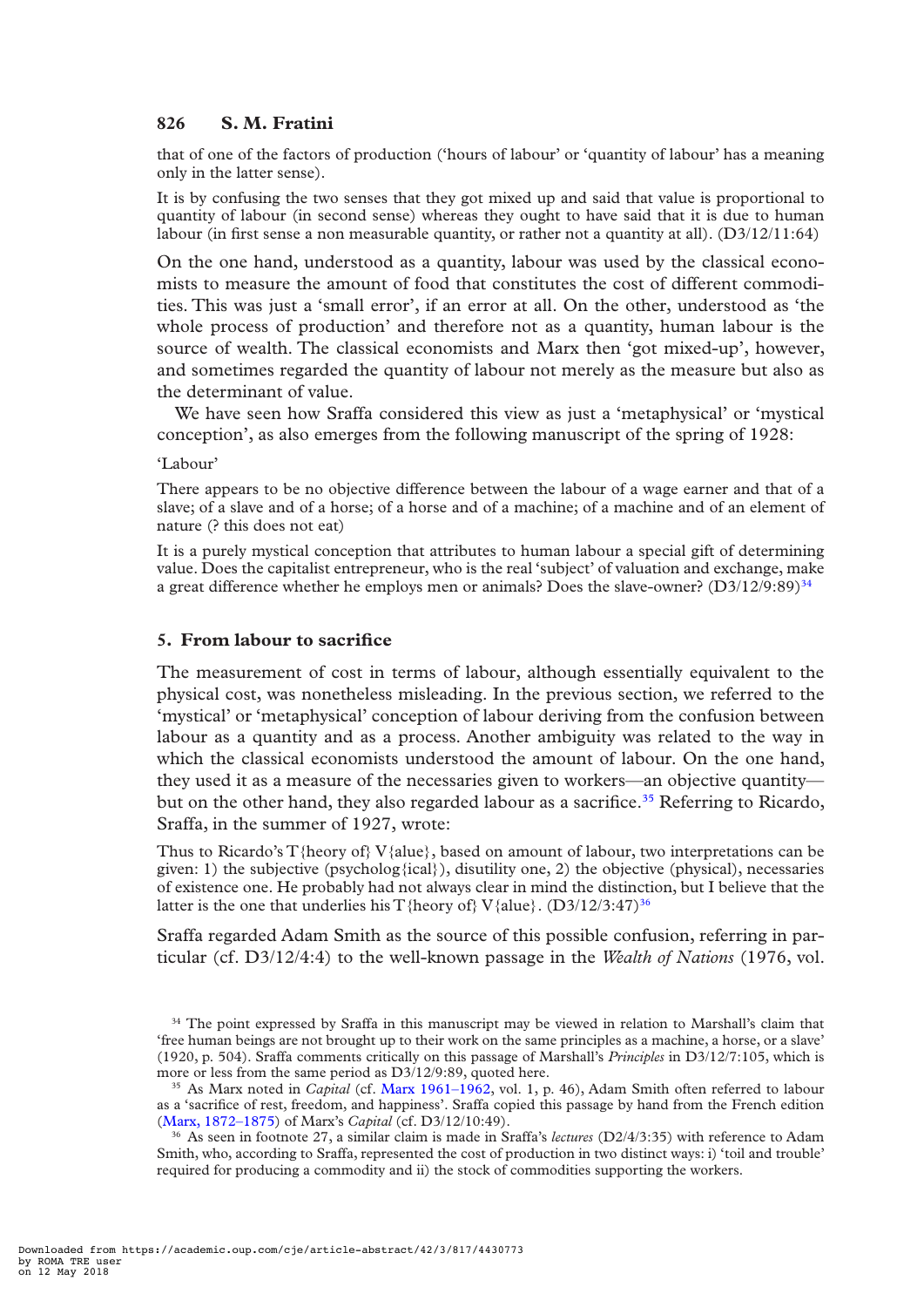II, p. 47, I.v.2)—which, as Sraffa noted, was quoted with approval by Ricardo too $37$  where Smith states that 'toil and trouble' is 'what every thing really costs'.

This passage allowed Marshall, many years later, to indicate Smith as the precursor of the conception of cost as sacrifice or disutility, namely the 'real cost'. Sraffa copied these lines from Marshall's *Principles* (1920, pp. 758, 759; App. B, 3):

A. Smith's 'highest claim to have made an epoch in thought is that he was the first to make a careful and scientific enquiry into the manner in which value measures human motive, on the one side measuring the desire of purchasers to obtain wealth, and on the other the efforts and sacrifices (or "Real Cost of Production") undergone by its producers'. (D3/12/11:99, emphasis in original)

Marshall's reference to Smith concerning the idea of cost in terms of efforts and sacri fices was deemed by Sraffa as a 'futile and misguided' attempt 'to bridge over the cleavage and establish a continuity in the tradition' (D3/12/4:2, note). In fact, according to Sraffa, the change from labour-cost to pain-cost (disutility) was a dramatic breach of the tradition of the classical political economy, so that the marginalists had no real forerunner among the classical economists and Marshall tried to force the interpretation of these authors for the purpose of hiding this fact.

A similar attempt was also made by Whitaker, who tried to maintain that a notion of pain-cost was at the basis of the labour theory of value Ricardo adopted:<sup>38</sup>

In the writer's judgement the presumption is that by the labour cost which regulates the exchange value of the commodities, Ricardo meant what we call pain cost. At one place, Ricardo said 'dif ficulty of attainment' is the true measure of value. It seems almost assured that this must mean 'pain cost'. When cost is conceived as the ultimate essence of value, the cost will almost certainly be pain cost or 'real cost'. (Whitaker, 1904, p. 137)

Sraffa criticized Whitaker's interpretation of Ricardo's theory very clearly and effectively:

#### Ricardo not pain cost

R{icardo}'s labour theory of value is based on the assumption that real wages are constant, and fixed at the level of habitual necessaries. The principle of population is always there to see that this constancy is preserved by means of starvation or multiplication. Profits are a percentage of wages (which are the same thing as capital).

Therefore, since price is equal to wages and profits, and the rate of profits is equal in different industries given the number of hours of labour required for each of different commodities, their values will be proportional to the amount of labour embodied in each of them.

This is radically different from pain-cost; the latter assumes freedom of choice and active utilitarian calculation in the worker; hence the necessity of a wage that will compensate the pain he undertakes and will induce him to work: the worker's subjective estimate of his disutility is essential to determine his wages and thus the value of his product. (D3/12/9:31)

For Sraffa, it was therefore very clear that the classical economists, notwithstanding some ambiguity or 'mystical conception' about labour, had no notion of cost in terms of sacrifice or disutility.<sup>39</sup> On the contrary, as shown in the previous sections, Smith,

<sup>37</sup> Cf. Ricardo (1951–1973, vol. 1, pp. 12, 13).

<sup>38</sup> Cf. also D3/12/10:56.

<sup>&</sup>lt;sup>39</sup> In the document D3/12/11:10, commenting on a sentence taken from Bye (1924), who maintains that the classical economists explained cost in terms of disutility, Sraffa wrote that '[e]ven Mill had no notion of 'sacrifice' as cost, let alone the real classics.'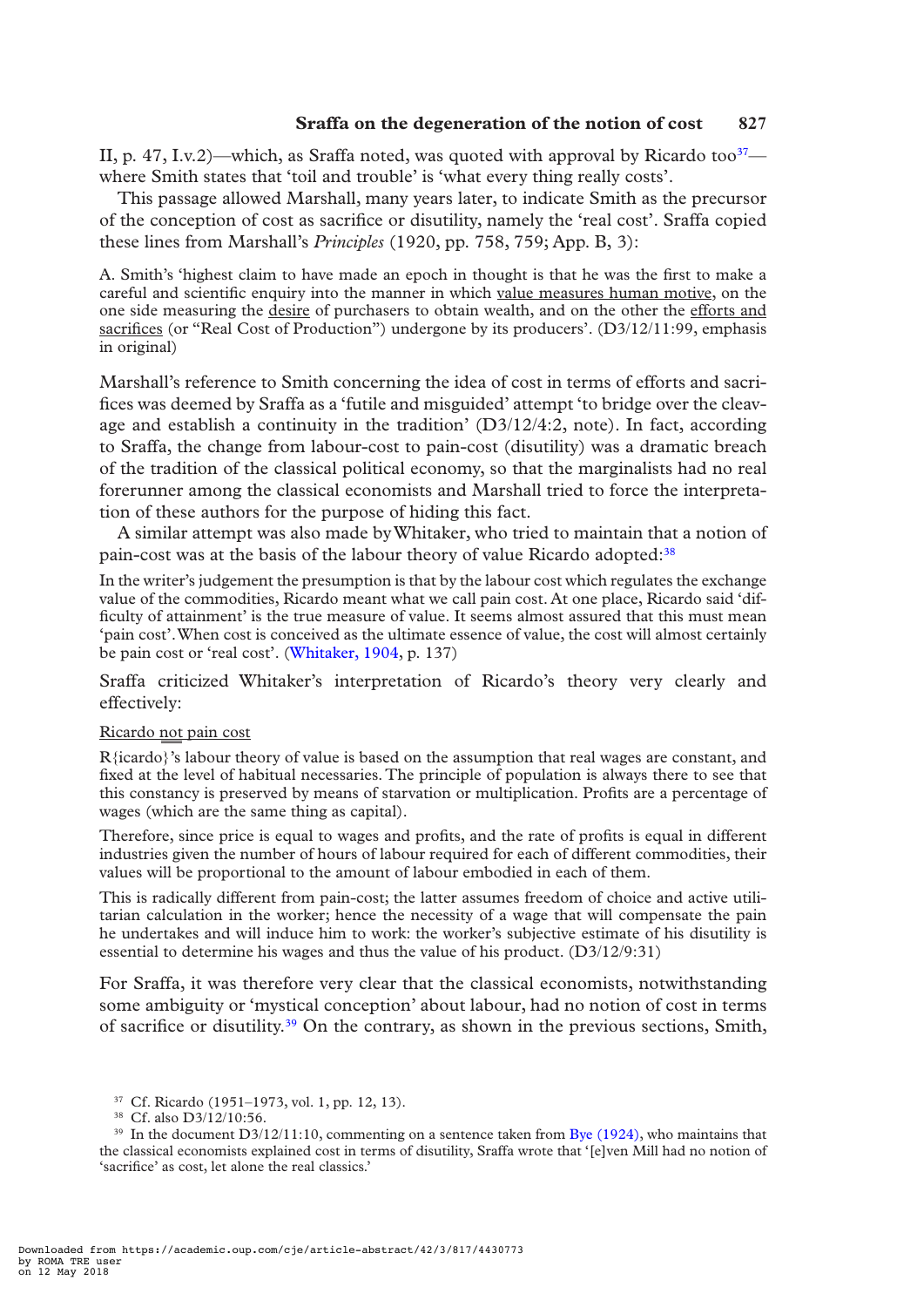Ricardo and Marx's notion of cost 'was still near enough to be in many cases equivalent' to that of Petty and the Physiocrats (D3/12/4:2). Despite all that, Marshall and other marginalist authors tried instead to force the interpretation of some ambiguous passages by Smith and Ricardo for the purpose of attributing a notion of pain-cost to the classical authors, so as to assert an alleged continuity between the old and the new theory. Marshall, as we have already seen in Section 2, actually tried to present the latter as the former with the demand side added, that is, as a sort of 'rehabilitation', according to the modern view, of the classical economist.

Moreover, once the cost is conceived as 'efforts and sacrifices', then labour is no longer regarded as the only—or at least the major—determinant of cost. In accordance with Senior's theory of abstinence, the sacrifice of capitalists-savers who forego part of their present consumption—i.e. of their present utility—must also be taken into account.

Following Sraffa's reconstruction (see in particular D3/12/4:2 and D3/12/4:4), in the final decades of the nineteenth century, all the 'efforts and sacrifices' required by the production process, such as labour, abstinence and risk, were lumped together as disutility. The 'physical' idea of cost as an amount of 'things' or 'food' adopted by Petty and the Physiocrats thus degenerated into a 'psychological' notion of cost as 'disutility', thereby giving the theory of value a subjective rather than objective basis. In this way, 'the black night descended over  $P\{\text{olritical}\}\ E\{\text{conomy}\}\$ ' (D3/12/7:160) and its place was taken by a different science: economics. The differences between the two will be discussed in Section 7, while the next section will be devoted to Sraffa's critical assessment of what, at the time, he considered 'the modern theory'.

#### **6. From sacri"ce to inducement**

The last step in the wrong direction'  $(D3/12/4:4)$  was the evolution from the idea of cost as 'sacrifice' to its conception as 'inducement', in other words, from 'pain-cost' to 'opportunity-cost'. The sacrifices involved in working and saving are regarded as foregoing pleasant activities like leisure and consumption, so something must therefore be promised to workers and savers in order to induce them respectively to work and save. In the manuscripts considered here, Sraffa referred to this approach as 'the modern theory of cost' and saw it as due to Cassel, Davenport and Henderson (cf. D3/12/4:4 and D3/12/11:9).

On the one hand, in Sraffa's view, the theory of opportunity cost can be regarded as a logical implication of Mashall's conception of real cost as sacrifice (disutility). As he wrote:

being psychological, sacrifice is measured by incentives: incentive implies free choice, voluntary acceptance or refusal: and this implies in the factor of production the possibility of an alternative use, or of no use at all (which is in the present sense a form of use). The worker, if he has to be 'induced', this means that he can do something else of himself, and that this something else is preferable than work at the lower wage: the capitalist too must be assumed to have an alternative use, consuming  $\{...\}$ ; only the landlord has no alternative use, therefore no inducement is required because he make no sacrifice, and, therefore «rent does not enter into cost of production  $\{ \mathcal{P} \}$ .  $\{40}$  (D3/12/4:5(1, 2))

<sup>40</sup> As for rent, in the *lectures*, Sraffa changed his position and maintained that, according to the theory of opportunity cost, rent has to be included into cost (cf. D2/4/3:60–62).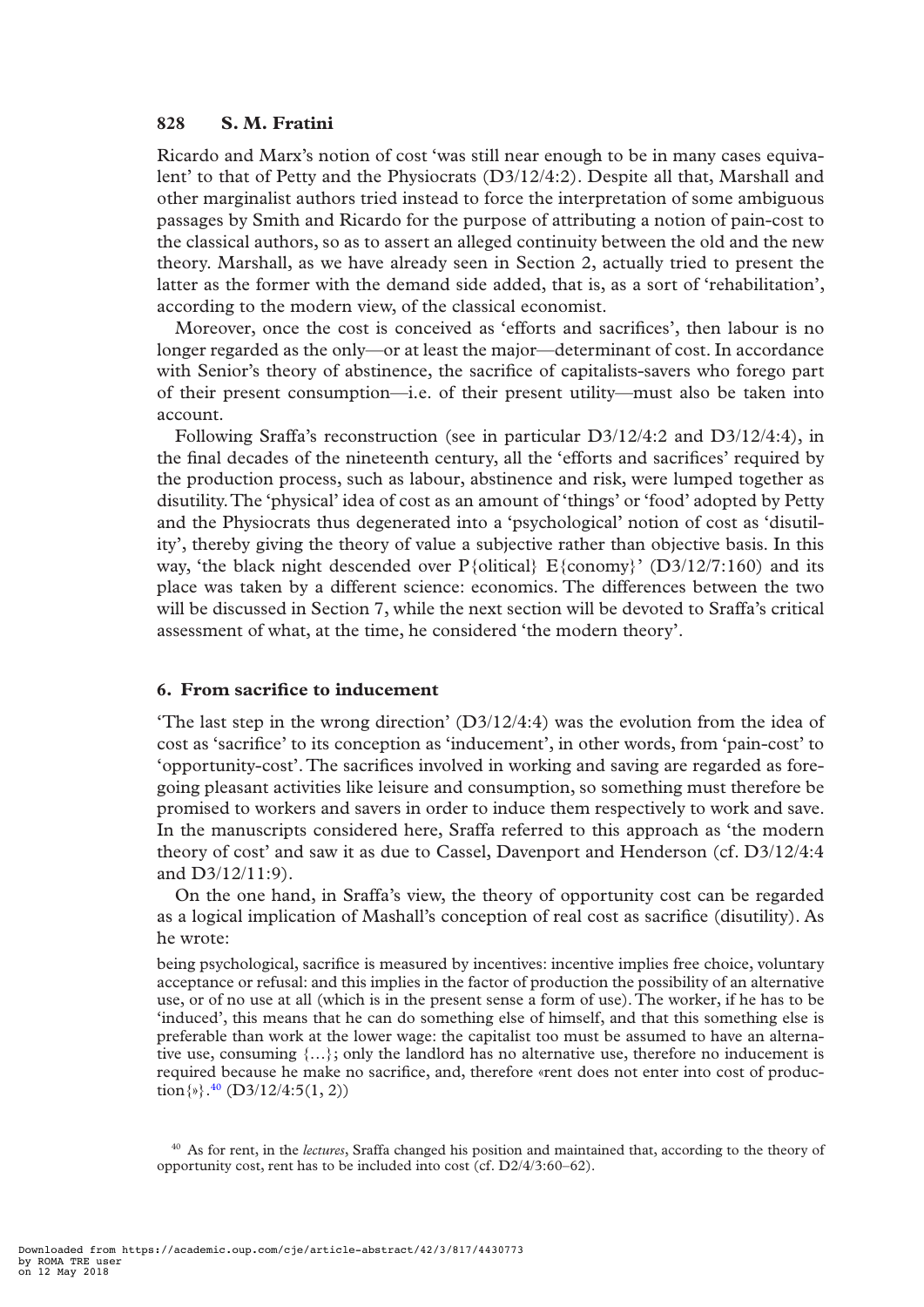On the other, however, the theory of opportunity cost reveals that it is impossible to regard the 'real cost' as a sum of 'efforts and sacrifices' and keep it independent of utility at the same time. According to Sraffa, this shows the inconsistency of Marshall's ideas of real cost and utility as two independent principles that, together, determine commodity values.

In particular, Sraffa wrote that if cost is to be regarded as a sum of sacrifices, the pleasant activities alternative to working and waiting must be set outside the analysis. If they are instead correctly taken into consideration, as with the theory of opportunity cost, the claim that costs are determined by these sacrifices would lead to a vicious circle:

these 'alternatives' (the giving up of which constitutes the sacrifice) have to be outside the field of our consideration, or else they involve us in a vicious circle  $\{...\}$ . Thus leisure is put outside the national dividend. {…} But after all it is a matter of allotment of expenditure, just as between socks  $\&$  butter, and there is no greater difficulty in settling between leisure  $\&$  socks.

As regards the 'sacrifice of waiting', this too is only regarded as a cost to be overcome because we have left out of consideration the alternative uses he made of it: this sacrifice consists only of giving up the advantages of the alternative uses. We must include these alternative uses within the field of the 'product' ('net product' of Ricardo, or National dividend), and then no more incentive will be required, as no 'sacrifice' will be involved in waiting. The alternative use to waiting is, of course, consuming. But in general, when the rate (or return) of interest is too low to induce a millionaire to lend his capital or to invest it himself in productive enterprise, he will not buy an enormous amount of food and proceed forthwith to eat a millionworth of steaks and chops, {…}; he will probably buy 'consumers' capital goods' such as motorcars, jewels, pictures, parks, etc. which will yield (from which he will draw) an annual income in services. {…} If we want to get a consistent definition of net income, we must include in it all these services: if we leave them out we shall be under the delusion that the capitalist undergoes a sacrifice for waiting, when he is simply giving up an alternative investment, we shall confuse cost with loss of utility. If we include them, waiting is no more a cost {…}. 'Waiting' becomes simply the choice made between two alternative investments: obviously it would be silly to say that the 'cost of saving'  $\hat{f}$ , 100 in the form of 5% War Loan is the loss involved in giving up investing them in shares of Celanese: it would be a vicious circle to say that the interest in one investment is determined by the interest to be received in another, and viceversa.  $(D3/12/4:5(2-4))$ 

According to Sraffa, once the opportunity-cost view is adopted, the idea of cost as a sacrifice vanishes because 'leisure' is just one of the consumptuion goods and 'waiting' is a matter of choice between alternative investments: capital goods or durable consumption goods. Therefore, if we try to determine wages and interest by the inducements to work and waiting, respectively, we end up in a vicious circle.41 The only result to be derived from the theory of opportunity cost is that factors of production are allocated across sectors in such a way that, for each of them, the last dose employed

Therefore, if leisure is regarded as a consumption good produced by means of labour, it is not an alternative to work—as labour is employed in its production too—but rather to other consumption goods like socks or butter. Accordingly, we cannot say that the value of socks is determined by the sacrifice due to the loss of leisure, as the latter depends in turn and for exactly the same reason on the former.

Once labour is allocated across sectors (leisure included) so that the last dose produces the same marginal utility in each of them, this marginal utility, with negative sign, is the opportunity cost of moving one dose of labour from a sector to another.

<sup>&</sup>lt;sup>41</sup> To clarify this point, let us assume that there are two commodities, A and B, produced by means of a certain input available in a fixed amount. According to the theory of opportunity cost, the cost of production of commodity A—and hence its value—is determined by the value of the quantity of commodity B that is not produced because a part of the available amount of the input is devoted to the production of A. Following Sraffa, this argument may entail a vicious circle because the value of A depends on the value of B and in turn the value of B depends on the value of A for exactly the same reason.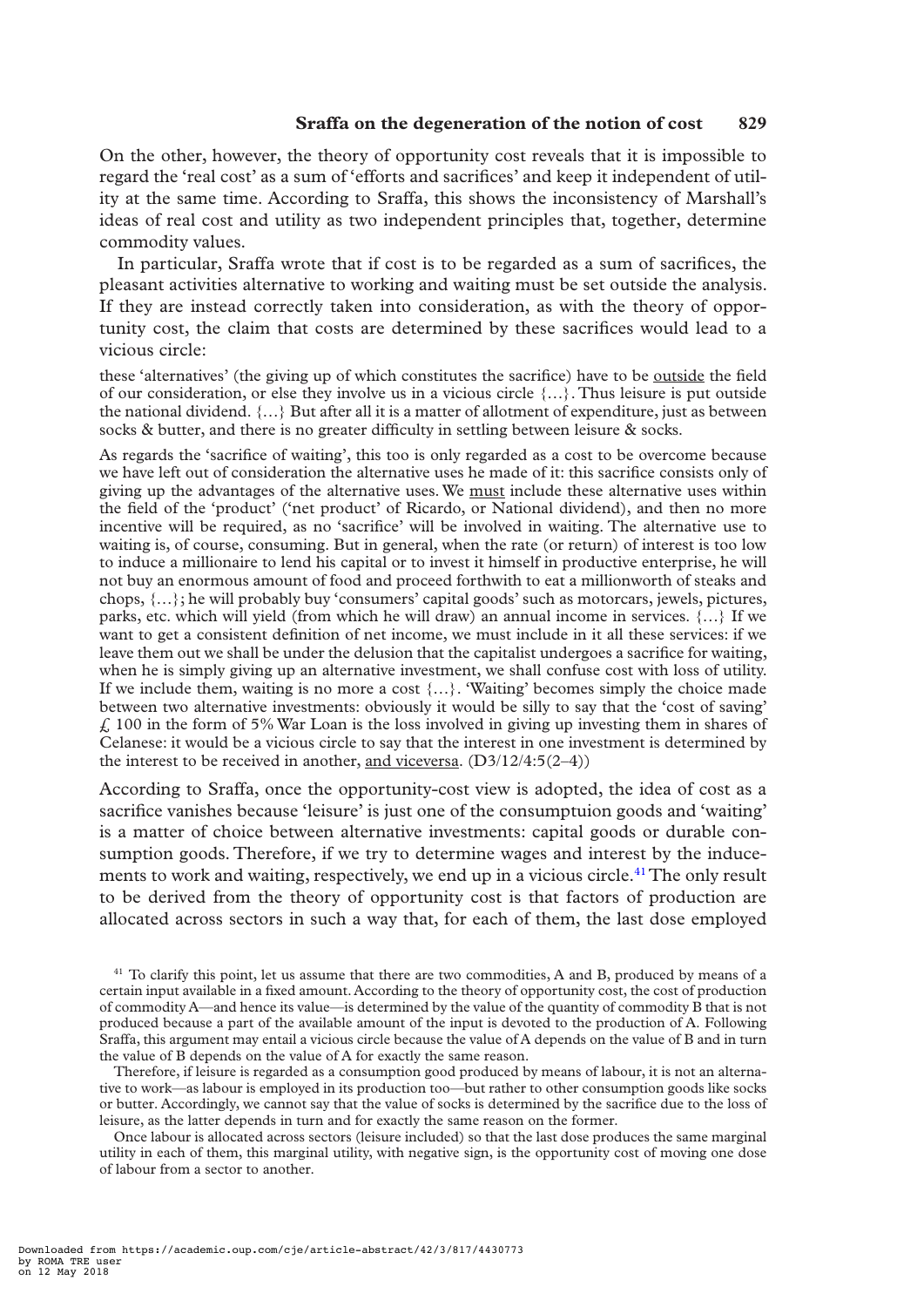produces the same increase of utility in every sector. That amount of utility, with a negative sign, represents the opportunity cost of diverting one dose of the factor from one sector to another. In Sraffa's view, in this theory, cost cannot be regarded as an independent force—independent of utility—capable of contributing to the determination of commodity values.<sup>42</sup> As he wrote:

A new theory of cost has been advanced in recent years, and finds widespread acceptance. That of alternative cost, or opportunity cost, (Davenport, Cassel, last ch{apter} of Henderson). It is not new in fact: it is only the old 'effort and sacrifice' expressed openly. It implies a vicious circle. It confuses the ideas, because more explicitly than the other recognises that disutility is only a loss of utility, and still insists in regarding them as two different things.  $(D3/12/4:5(6))$ 

#### **7. Physical cost vs psychological cost**

Once the cost is understood as what induces workers and capitalists to take part in the production processes, the dramatic difference versus the conception of physical cost adopted by Petty and the Physiocrats emerges quite clearly. The physical cost is made up of the commodities necessary for production, which are objectively determined and actually employed if the process is to take place, and can therefore be directly observed and measured. Conversely, what induces workers and savers to take part in production instead rests on psychological considerations and can take the form of the promise of commodities to be delivered at the end of the process.

This last remark underlies Sraffa's methodological criticisms of the 'modern' standpoint. Since cost can be regarded, in a certain sense, as the 'cause' of output, Sraffa raises the following objection:

#### Physical costs

Another very important difference between physical costs and psychic costs (besides enabling and inducing—rather, deriving from it) is that the former have to be paid (i.e. borne by somebody) before the beginning of production, since they must 'enable' and they have actually to be destroyed in the course of production; the latter have to be paid (or distributed) after production has been made, they are simply a way of distributing the surplus, and this cannot be distributed before it exists, i.e. at the end of the period; if it has to induce only, at the beginning it is suf ficient a promise, and at the end there is only legal obligation to fulfil it, but no material physical necessity, as in the case of enabling.

Now, the past cost can be a cause, but how can the future be a cause? (D3/12/10:97)

The answer is given by Sraffa in an interesting paper in which he employed Aristotle's distinction between two different sorts of causes, 'efficient' and 'final', also giving a very suggestive example:

#### Carrots. Efficient & final causes

'Efficient causes' are facts of the past that act on the present: 'final causes' are facts of the future that act on the present. The existence of the latter is at the best dubious and they are better called 'illusions'.

<sup>42</sup> Sraffa was particularly explicit on this point in the *lectures*. As he wrote with regard to the definition of real cost given by Henderson (1921, pp. 164–65):

no room is left in this theory for any notion of cost and for any distinction between rent & cost. The substance of the matter is to reduce all determination of value to marginal utility. To retain the name real costs, as Mr. Henderson does, and to say that nothing is changed in the symmetry between utility and cost is positively misleading. Apart from the utility aspect of the question, all that opportunity cost says is that equal units of a commodity or a factor of production fetch the same price from different buyers on a competitive market. (D2/4/3:57, 58)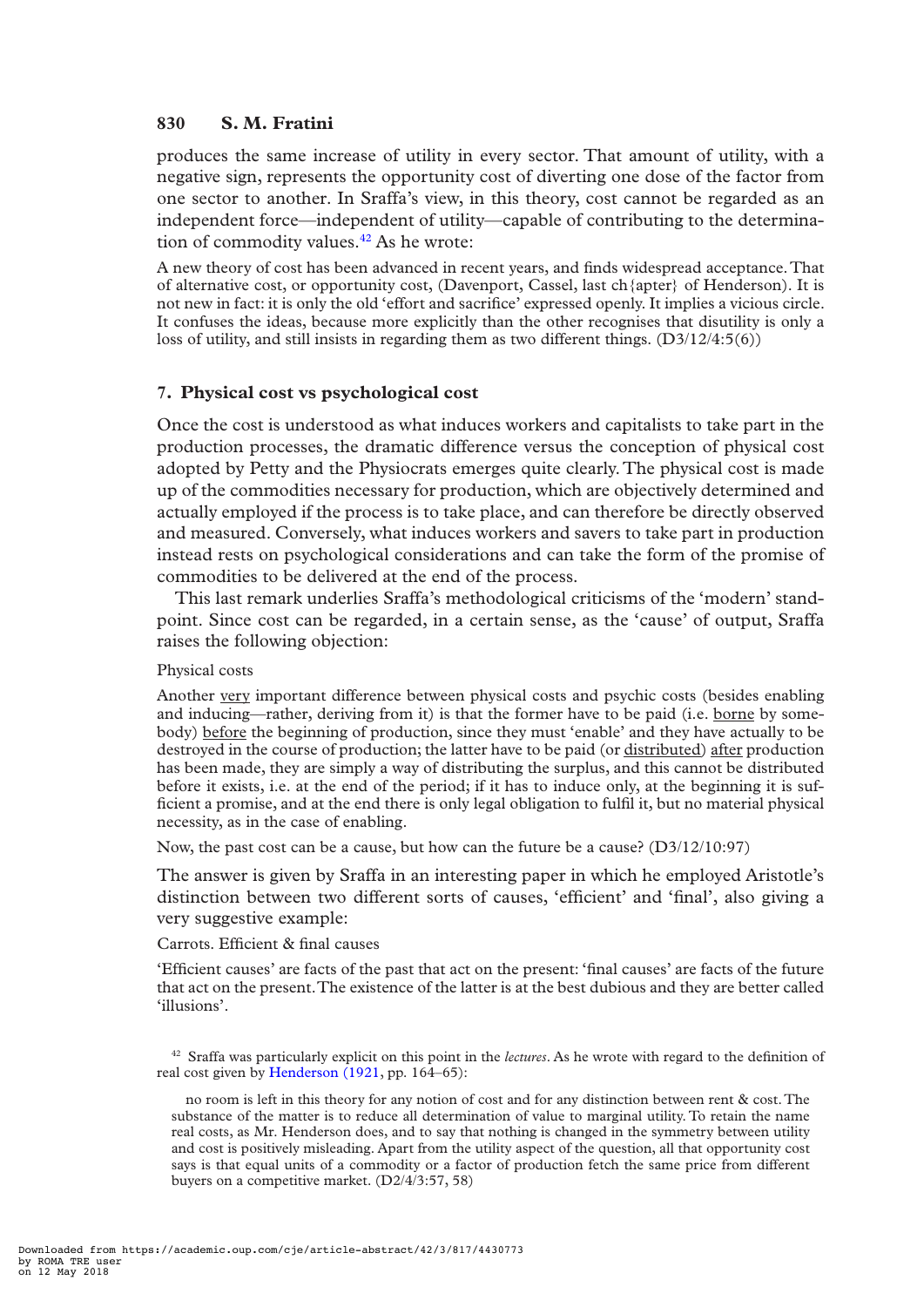The classical P{olitical} E{conomy} dealt only with the first sort of causes, i.e. of 'material things' that have existed in the past. Modern economics deals with the second class, i.e. hopes for the future, such as utility, abstinence, disutility, etc.; these things, it must be noticed, refer only to the foreseeing of future acts. The economists have noticed this point; and have tackled the question whether it is the utility I shall actually get in the future through consumption that determines my demand price, or whether it is that very different thing—the utility I now imagine that I shall get in the future. Thus,  $P\{\text{olritical}\}\ E\{\text{conomy}\}\$  was a science of things, Economics is a science of illusions.

Example. Carrots are necessary if we want a donkey to work. But there are two sorts of carrots: those which we must have given to it before in order to enable it to work (otherwise it would be dead) and those you must show to it and promise to it in order to induce it to work.

There is a great difference between the two:

The first is a definite number or weight of real carrots, determined by physiological conditions, and—since they have been actually consumed, it has been possible to weigh them and to know exactly to the ounce their quantity: no tricks can be played about them.

The others are different. They needn't even be real carrots,—it may be a mashed paper carrot, rubbed against real carrots to take up the smell, which we simply show to the donkey, or it may be a stick, or it may be that at the end of its working day we fulfil our promise and give it its evening ration of carrots. But I suggest that we don't do this {i.e. using mashed paper carrots} because we are honest or because we don't want to damage our credit with the donkey, but simply because we want to enable it to work tomorrow.

Now, Economics deals with mashed paper carrots and whips,  $P\{\text{olritical}\}\ E\{\text{conom}v\}$  dealt with real carrots. (D3/12/10:61, emphasis in original)

In this extremely interesting paper, Sraffa thus outlined the difference between political economy and economics by means of the distinction between efficient and final causes. And since efficient causes alone—as maintained by Bacon, Spinoza and Descartes in particular—are to be taken into consideration in scientific investigations, final causes being instead regarded as fictions, he concluded that political economy alone deals with 'material things', namely the real working of actual phenomena, while economics deals with 'illusions'.

The carrots inducing the donkey to work can just be a promise that may or may not be kept at the end of the working day. Conversely, with the means which enable the production, i.e. with the physical costs, no trick is possible because they are necessary and actually consumed.43 That also brings about the possibility of their observation and objective measurement.

## **8. 'What has happened then?'**

In the previous sections, we followed Sraffa's analysis as to the fundamental steps in the history of the concept of cost, from Petty to the 'modern' authors. As Sraffa

<sup>&</sup>lt;sup>43</sup> The same point was also expressed by Sraffa in a manuscript of November 1927:

Cost is means not inducement.

The possibility to produce depends upon the absolute real size of the remuneration: there is no trick possible, it is a physical material necessity. The willingness to produce depends upon the way in which payment is made: time wages or piece wages, premiums etc (which can be deducted from initial wage, so as to make the total wage equal to physical necessaries), payment conditional upon delivery of the goods (Robertson, in Economica) etc. It is a psychological necessity only, and can be overcome by tricks, cheating, etc. (D3/12/11:98, emphasis in original)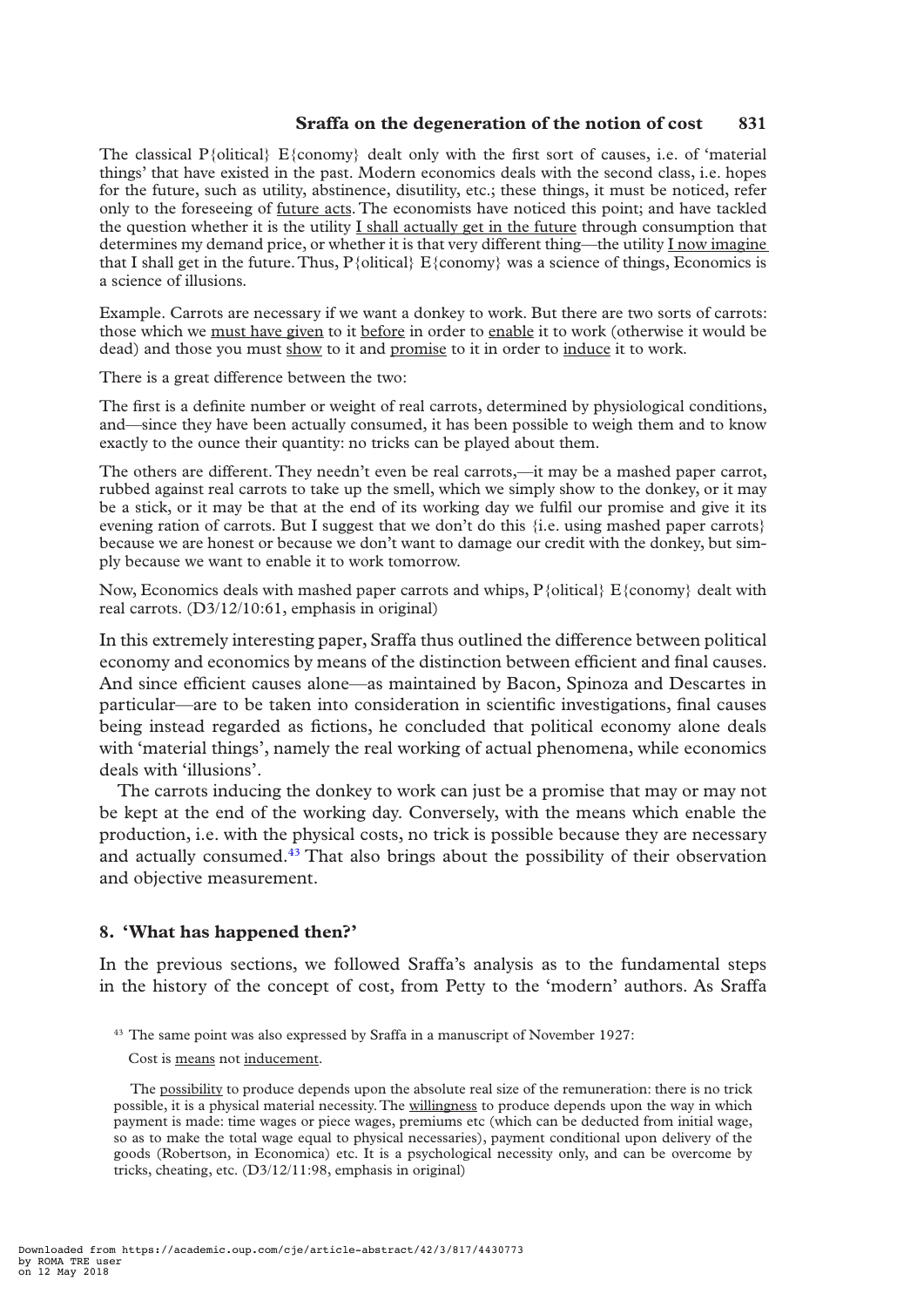pointed out, rather than an evolution, there was actually a degeneration of the notion of cost which corresponded to a radical transformation of the theory of value and distribution and, therefore, of a fundamental part of economic science. Accordingly, the science itself, to stress this transformation, changed its name, from *Political Economy* to *Economics*, so as to emphasise the role played by the analytical arguments.

As seen in Section 5, Sraffa, thanks to the reconstruction we have tried to outline here, was able to prove that—despite Marshall's and Whitaker's attempts at pointing to Smith and Ricardo as alleged precursors of the new idea of cost—the old theory was not embedded in but rather submerged by the advent of the new one. Now, the question is: what determined this change?

#### **Metaphysics**

In this theory it will be thought that the important part is the analytical and constructive.<sup>44</sup> The significance of the historical side will be missed. And yet, this is the truly important, that which gives us a real insight into the mystery of human mind and understanding, into the deep unknown relations of individuals between themselves and between the individual and society, (the social, or rather the class mind).

It is terrific to contemplate the abysmal gulf of incomprehension that has opened itself between us and the classical economists. Only one century separates us from them:<sup>45</sup> how can we imagine to understand the Greeks and the Romans?<sup>46</sup> The classical economists said things which were perfectly true, even according to our standards of truth: they expressed them very clearly, in terse and unambiguous language, as is proved by the fact that they perfectly understood each other. We don't understand a word of what they said: has their language been lost? Obviously not, as the English of Adam Smith is what people talk to-day in this country. What has happened then? (D3/12/4:14)

The answer to this question is given by Sraffa in the last part of the following manuscript, in which he connects historical and social phenomena with the 'degeneration' of the theory.

# Degeneration of cost & value

A. Smith & Ricardo, & Marx indeed began to corrupt the old idea of cost,—from food to labour. But their notion was still near enough to be in many cases equivalent.

The decomposition went on at a terrific speed from 1820 to 1870: Senior's abstinence and Mill's mess of the whole thing. Cairnes brought it to the final stage 'sacrifice'  $\{...\}$ .

Simultaneously a much bigger step was taken in the process of shifting the basis of value from physical to psychical processes: Jevons, Menger, Walras.

This was an enormous breach with the tradition of Pol{itical} E{conomy}; in fact, this has meant the destruction of the classical  $P\{\text{olritical}\}\ E\{\text{conom} \}$  and the substitution for it, under the old name, of the Calculus of Pleasure & Pain (Hedonistic).<sup>47</sup>

<sup>44</sup> {Sraffa's footnote:} This is merely a toy, an intellectual gymnastic, which may give us some pleasure, because it suits our habit: it clears up some relations, but tells nothing about the nature of things: now, the relations between things obviously don't exist, they are merely a creation of our minds: do the things themselves exist, or are they merely our imaginations? This is the mystery on which no theory [can (or has ever been able, at least)] throw any light: nor does the present one. It is merely something comparable to a cigarette of the mind—or rather a dose of morphine.

<sup>45</sup> {Sraffa's footnote:} I say a century: but even  $\frac{1}{2}$  a century after, in 1870, they did not understood it. And during the preceding century an obscure process of 'disunderstanding' had been going on.

 $46$  {Sraffa's footnote:} Or rather, the extraordinary thing is that we  $\underline{do}$  understand, since we find them perfect, Roman law and Greek philosophy.

<sup>47</sup> {Sraffa's footnote:} It is unfortunate that so much time has been taken to change the name of P{olitical}  $E$ {economy} into Economics: but it is appropriate: it marks the cleavage, or rather the abyss, between the two.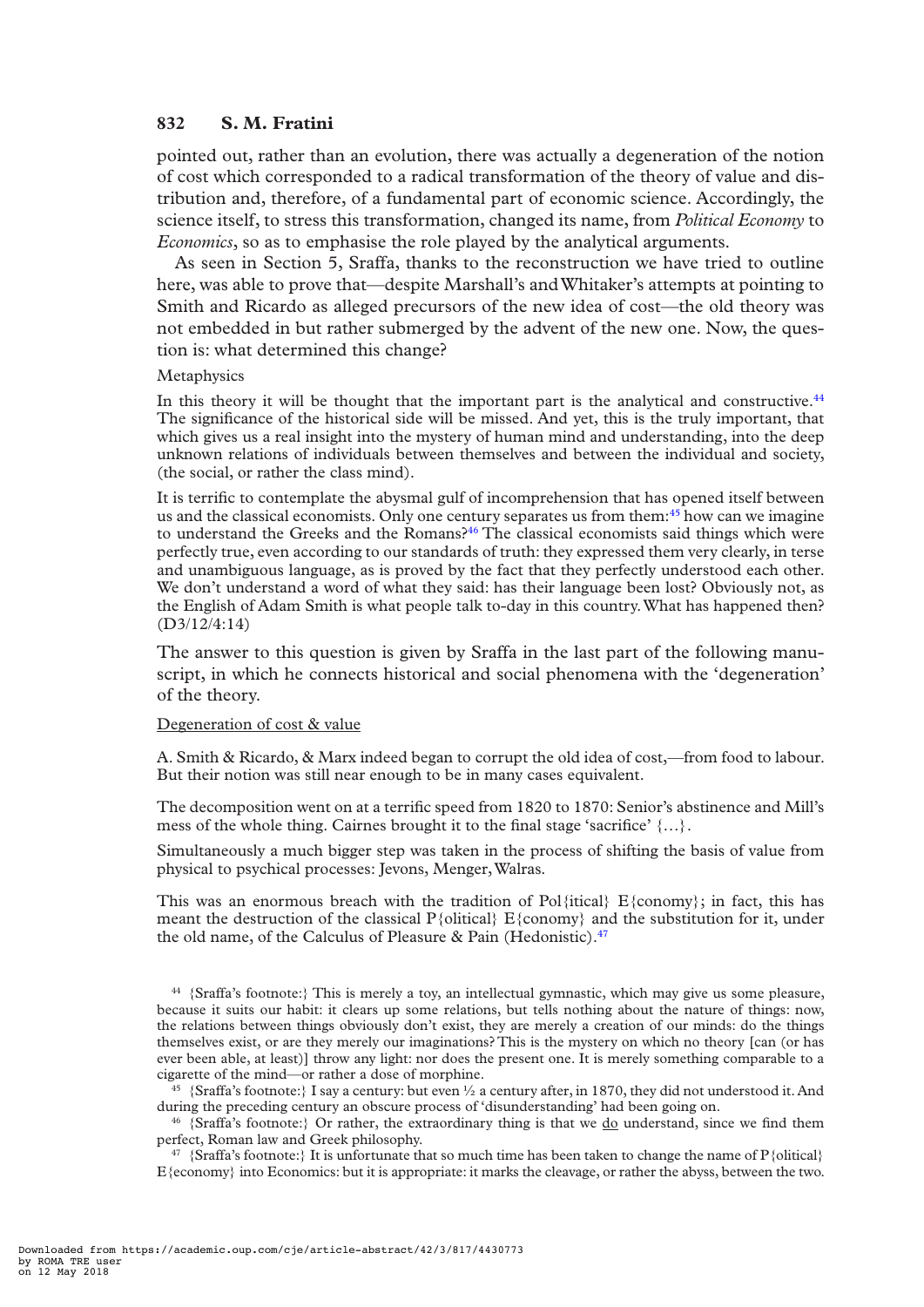When the Jevonsians turned back to write their own history, they found with pride (it ought to have been with dismal) that they had no forerunners amongst  $P\{\text{olritical}\}\ E\{\text{conomists}\}\$ ; their forerunners were mainly two or three cranks, an engineer Dupuit, a mathem{atician} Cournot, a Prussian Civil Servant Gossen, who had only cultivated P{olitical} E{conomy} as a hobby.<sup>48</sup>

They had not the slightest knowledge of the works of the Classical economists. They drew it out of their fancy. In fact, no competent  $P\{\text{oltical}\}\ E\{\text{cono}\}\$ mist, with a conscience of his tradition, would have *degnato* to entertain those views.

What had happened in the meantime, to change so much the mind of the economists, and induce them to scrap all that had been done up to that time?  $\{...\}$ 

Socialism has been the cause of all this. In fact, classical P{olitical} E{economy}, with its surplus to be arbitrarily divided, leads straight to Socialism. When after the death of Ricardo the first timid attempts of using socialistically his Theory of value were made  $\{...\}$ , Senior & Mill & Cairnes rallied to the defence by making cost psychological.

But when the mass attack of Marx, and the threat of the rampant International and the Paris Commune came, a much more drastic defence was called for: not only sacrifice, but utility, and simultaneously J{evons} M{enger} W{alras} and their success. The classical economy was becoming too dangerous as a whole, it had to be scrapped bodily. It was a burning house which threatened to set to fire the whole structure and foundations of capitalist society—it was forthwith removed. (D3/12/4:2(1, 2))

In Section 4, it was seen that, after Ricardo's death, the labour theory of value was improperly used by the Ricardian socialists for political aims. A misunderstanding about the meaning and the role of the labour-value, as well as some ambiguities in the claims of the classical economists, led them to the naïve statement that since labour is the cause of the value of the entire product, then wages must take the entire (net) income. Therefore, when Jevons developed a theory of value grounded on marginal utility, he made explicit his intention to contrast the point of view, which he attributed to the alleged 'Ricardo-Mill school', according to which labour is the cause of value. Even the initial critical reaction to Marx's theory was formulated by marginalist authors<sup>49</sup> in Jevons' terms, namely as if the fundamental point at issue was whether labour or (marginal) utility is the ultimate cause of value. $50$ 

Sraffa, on the contrary, grasped the matter in the right way. First, as seen in Sections 3 and 4, following on from his reconstruction, Ricardo and Marx, notwithstanding some ambiguous passages, used labour primarily as a measure of the cost. The 'mystical' or 'metaphysical' conception of labour was instead the result of a misunderstanding, a

<sup>48</sup> {Sraffa's footnote:} I do not mean by this that cranks can never find new theories: on the contrary, when a big breach with tradition is required, their intervention is usually necessary. What I mean to prove is that there has actually been a breach with tradition, and the intervention of the cranks is an element of the evidence; and that Marshall's attempt to bridge over the cleavage and establish a continuity in the tradition is futile and misguided.

<sup>49</sup> Cf. in particular Böhm-Bawerk (1890) and Wicksteed (1884).

<sup>50</sup> Following the convincing reconstruction of the early development of the marginalist school given by Campus (1987), this sort of reaction to the socialists' ideas was due, on the one hand, to the confused or even incorrect way in which many Ricardian socialists made their case. On the other hand, it reflected 'the impasse of the marginalist theory of distribution at that time' (Campus, 1987, pp. 11–12). More precisely, without a theory of distribution coordinated with their theory of value, the marginalist authors were prompted to follow a line of criticism 'of an "esoteric" nature, i.e. that of simply contrasting the utility theory with the labour theory of value' (p. 12).

It was thus with Marshall's *Principles*—leaving aside Walras' *Elements*, which did not have a great impact at that time—that the marginalist theory arrived at a first solution of the problem.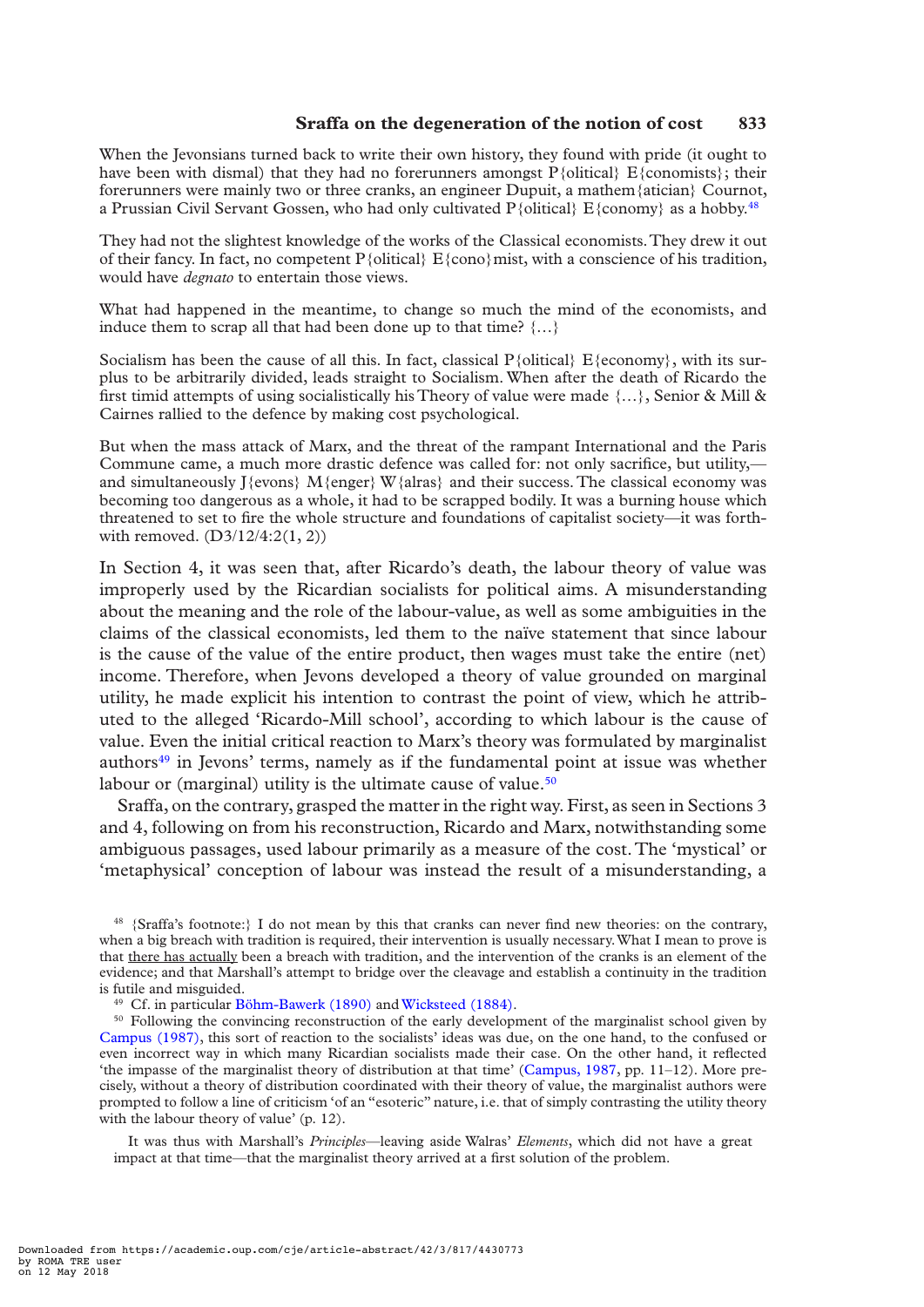sort of side effect which did not have a real role in their arguments. Second, as emerges from the manuscript cited above, Sraffa understood precisely what the central point is. He did not follow the Ricardian socialists and the 'Jevonians', but rightly grasped that it is the 'surplus to be arbitrarily divided'—and not the labour theory of value—that 'leads straight to Socialism'.

# **9. Conclusions**

In these pages we have followed Sraffa in his reconstruction of what he called the 'degeneration of the notion of cost'. It, according to Sraffa, passed through four different phases or conceptions, which can be summarised as follows:

- Physical cost or 'food' (Petty and the Physiocrats)
- Labour-cost (Smith, Ricardo and Marx)
- Pain-cost or 'sacrifice' (vulgar economists: Senior and Cairnes, and, in terms of 'disutility', early marginalist theory: Marshall)
- Opportunity-cost or 'inducement' (modern theory: Davenport, Cassell and Henderson).

Thanks to this analysis of the evolution of the notion of cost, as we have tried to show, Sraffa was able to distinguish two different approaches to value and distribution. There is, on the one hand, what Sraffa considered the 'right notion of cost', the one adopted by Petty and the French Physiocrats, which arrived then, although measured in terms of labour, at the classical economists and Marx. On the other hand, there is the 'modern theory' and the notions of pain-cost and opportunity-cost. While the first notion is physically and objectively measurable, being the cost constituted by what is necessary in order to enable the production process to take place, the last notions of cost depend on psycological elements and the measurement—at least outside the partial equilibrium approach—may entail the logical difficulties highlighted by Sraffa (cf. in particular Sections 2, 6 and 7).

Therefore, as Sraffa wrote, there was 'an enormous breach with tradition of Political Economy', so that 'Marshall's attempt to bridge over the cleavage and establish a continuity in the tradition', or even to reconcile Jevons with Ricardo, is deemed by Sraffa as 'futile and misguided.' Having been developed as a 'conscious reply'51 to the socialist implications of the classical political economy, the marginalist theory should necessarily be, and in fact is, appreciably different from the latter. The classical theory was not embodied in the new one, as Marshall ably tried to put it, but rather was 'submerged and forgotten since the advent of the "marginal" method' (Sraffa, 1960, p. v).

## **Bibliography**

- Böhm-Bawerk, E. 1890. *Capital and Interest: A Critical History of Economical Theory*, London, Macmillan
- Böhm-Bawerk, E. 1894. The ultimate standard of value, *Annals of the American Academy of Political and Social Science*, vol. 5, 1–60
- Bye, R. 1924. Some recent developments of economic theory, in Tugwell, R. G. (ed.), *The Trend of Economics*, New York, Alfred Knopf, 271–300
- Campus, A. 1987. Notes on cost and price: Malthus and the marginal theory, *Political Economy– Studies in the Surplus Approach*, vol. 3, no. 1, 3–17

<sup>51</sup> In a passage Sraffa copied (D3/12/11:8), J. M. Clark (1924, p. 83) noted that, referring to Fetter's article (1923), the development of the marginal-subjective doctrine was 'a conscious reply to Marx'.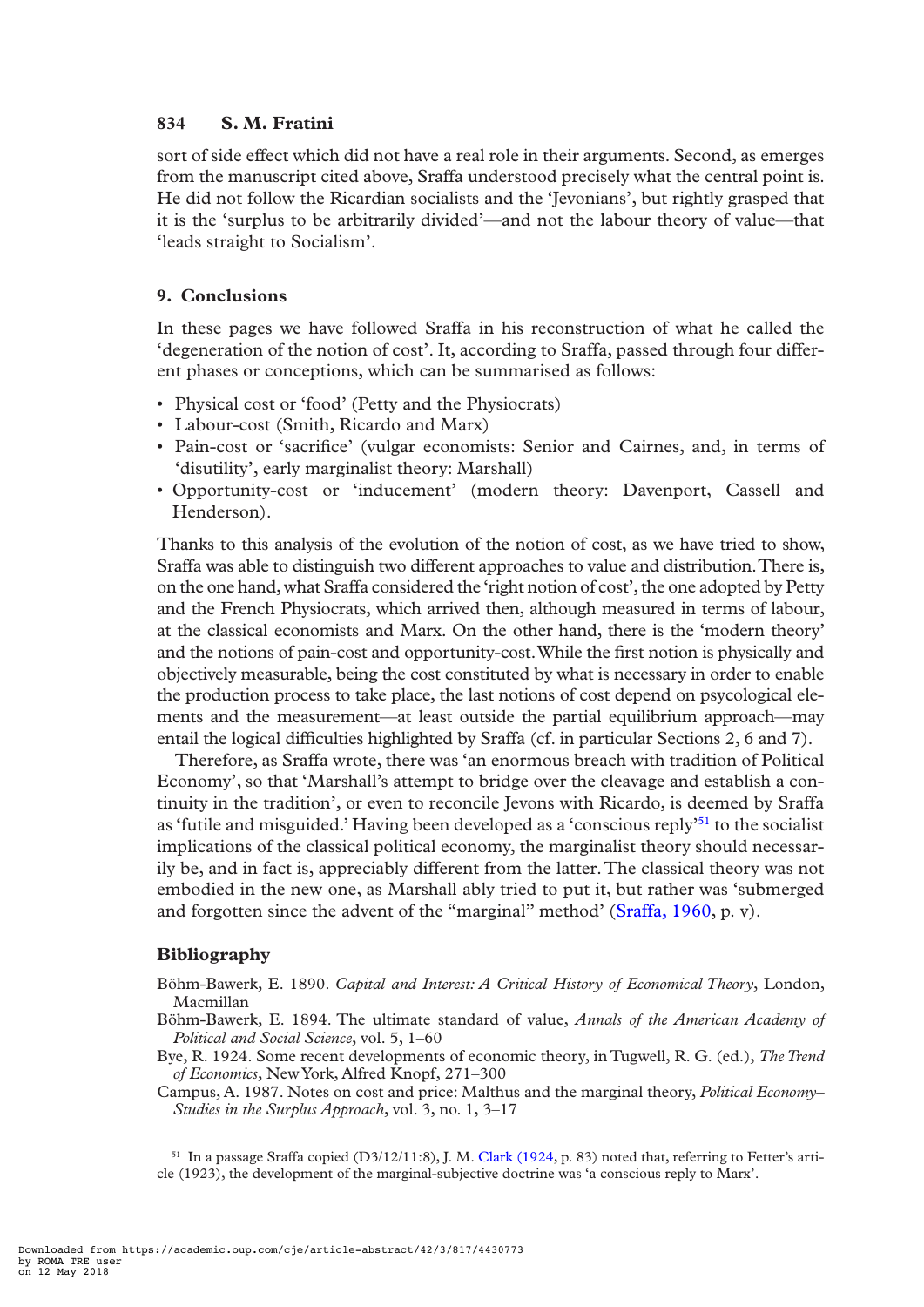- Campus, A. 2000. Scontri e confronti tra teorie alternative del valore: Marshall e la controversia costo-utilità, in Pivetti, M. (ed.), *Piero Sraffa: Contributi per una biogra!a intellettuale*, Roma, Carocci
- Cannan, E. 1893. *A History of the Theories of Production and Distribution in English Political Economy from 1776 to 1848*, London, Percival and Co.
- Clark, J. B. 1892. The ultimate standard of value, *Yale Review*, vol. 1, no. 3, 258–74
- Clark, J. B. 1893. The ultimate standard of value, *Publications of the American Economic Association*, vol. 8, no. 1, 82–87
- Clark, J. M. 1924. The socializing of theoretical economics, in Tugwell, R. G. (ed.), *The Trend of Economics*, New York, Alfred Knopf, 73–105
- De Vivo, G. 2001. Some notes on *Sraffa Papers*, in Cozzi, T. and Marchionatti, R. (eds), *Piero Sraffa's Political Economy: A Centenary Estimate*, London and New York, Routledge
- Fetter, F. A. 1923. Value and the larger economics, *Journal of Political Economy*, vol. 31, no. 5, 587–605
- Garegnani, P. 2004. Di una svolta nella posizione teorica e nella interpretazione dei classici in Sraffa nei tardi anni 20, in *Atti dei Convegni Lincei n. 200*, Roma, Accademia Nazionale dei Lincei, 159–94
- Garegnani, P. 2005. On a turning point in Sraffa's theoretical and interpretative position in the late 1920s, *European Journal of the History of Economic Thought*, vol. 12, no. 3, 453–92
- Henderson, H. 1921. *Supply and Demand*, London and Cambridge, Nisbet/Cambridge University Press
- Jevons, W. S. 1888. *The Theory of Political Economy*, 3rd ed., London, Macmillan
- Kurz, H. D. 1998. Against the current: Sraffa's unpublished manuscripts and the history of economic thought, *European Journal of the History of Economic Thought*, vol. 5, no. 3, 437–51
- Kurz, H. D. 2003. The surplus interpretation of the classical economists, in Biddle, J. E., Davis, J. B. and Samuels, W. J. (eds), *The Blackwell Companion to the History of Economic Thought*, Oxford, Blackwell Publishers, 167–83Kurz, H. D. 2006. The agents of production are the commodities themselves: on the classical theory of production, distribution and value, *Structural Change and Economic Dynamics*, vol. 17, 1–26
- Kurz, H. D. and Salvadori, N. 2005a. Representing the production and circulation of commodities in material terms: on Sraffa's objectivism, *Review of Political Economy*, vol. 17, no. 3, 69–97
- Kurz, H. D. and Salvadori, N. 2005b. Removing an 'insuperable obstacle' in the way of an objectivist analysis: Sraffa's attempts at fixed capital, *European 'fournal of the History of Economic Thought*, vol. 12, no. 3, 493–523
- Marcuzzo, M. C. 2001. Sraffa and Cambridge economics, 1928–1931, in Cozzi, T. and Marchionatti, R. (eds), *Piero Sraffa's Political Economy: A Centenary Estimate*, London and New York, Routledge, 81–99
- Marshall, A. 1920. *Principles of Economics: An Introductory Volume*, London, Macmillan
- Martins, N. O. 2014. *The Cambridge Revival of Political Economy*, London and New York, Routledge
- Marx, K. [1863] 1963. *Theories of Surplus Value: Volume IV of Capital.* Moscow: Progress Publishers.
- Marx, K. 1872–1875. *Le Capital*, traduction de M. J. Roy entièrement revisée par l'auteur, Paris, Maurice Lachatre
- Marx, K. 1924. *Histoire des doctrines économiques*, tomes I–VIII, publiée par Karl Kautsky, traduit par J. Molitor, Paris, Alfred Costes
- Marx, K. 1961–1962. *Capital, 3 vols*, Moscow, Foreign Languages Publishing House
- Pasinetti, L. L. 2001. Continuity and change in Sraffa's thought: an archival excursus, in Cozzi, T. and Marchionatti, R. (eds), *Piero Sraffa's Political Economy: A Centenary Estimate*, London and New York, Routledge, 139–56
- Ricardo, D. 1888. *The Works of David Ricardo, With a Notice of the Life and Writings of the Author*, edited by J. R. McCulloch, London, John Murray
- Ricardo, D. 1951–1973. *The Works and Correspondence of David Ricardo*, 11 vols, edited by P. Sraffa with the collaboration of M. H. Dobb, Cambridge, Cambridge University Press